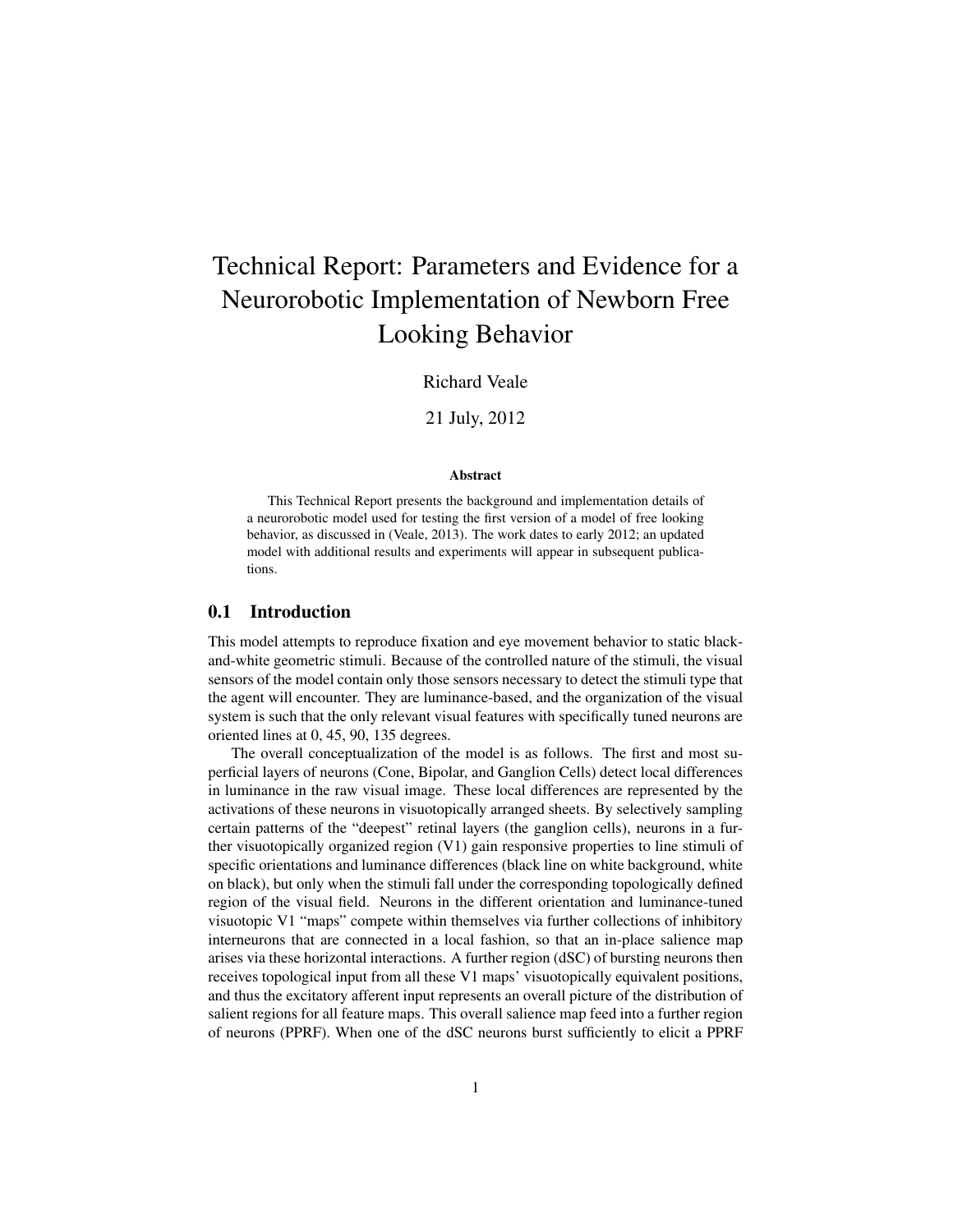neuron to pass threshold, a saccade is coded to the corresponding topological region of the visual field. Inhibition in the form of Gaussian noise is injected into dSC neurons to simulate immature and noisy top-down input from the SNr. This constant inhibition prevents saccades from happening constantly, since there is always *some* input from the visual field. Finally, another pathway of inhibition biases the more eccentric portions of the SC map depending on ocular position, such that e.g. if the "eye" is already pointing to the right side it is less likely to make a saccade to the right.

The overall resulting behavior of this should be to make eye movements around a visual stimulus placed in front of the robot. And, based on the tuning of featureresponsive neurons in V1 and the in-place salience maps, the amount of time spent on regions of the visual field should be positively related to the amount of oriented lines there. The combination of these factors with the (random) inhibitory bias of SNr-dSC connections should, with the correct parameterization, produce the types of distributions seen in free looking studies. This happens because afferent excitation to a target area is higher when there are interesting features there. But, chance must have it that the region is at a low inhibition for the neuron to successfully burst and initiate a saccade. Saccades will be made to uninteresting regions rarely because of chance low inhibition at these locations. However, the high probability of initiating saccades to high-feature areas will cause these chance fixations to be very short.

Figure 1 is a visualization of the circuit tested. Each neural region in the model has a more in-depth review of what is known regarding its maturity and function in the next sections. Specifics of the implementation in the neuro-robotic model are also given alongside the neural justification. These include justifications for decisions to include or exclude neural regions and projections, especially where there has been debate in the literature or where recent evidence usurps previous assumptions.

# 1 Neural Background and Model Impementation Details

#### 1.1 The Retina

The first part of the model is the retinal portions. This includes all parts between the raw photoreceptors (in the form of pixels from the camera image) and the retinal ganglion cells, which transmit the signal out of the eye via the optic nerve.

The basic function of the retina is to provide neurons sensitive to salient differences across the visual field. This would normally include neurons tuned to other features, such as motion or color differences. By encoding only differences (instead of the raw values), the amount of information to be transmitted is lessened. The eye is well-studied in a variety of species, and its elegant mechanisms are for the most part understood (Masland, 2001). The model implements the basic center/surround and on/off functionality of the retina. It is made up of a 2-dimensional sheet of cone photoreceptors, and then two 2-dimensional sheets of bipolar cells (which respond to "on" and "off" respectively), and then two 2-dimensional sheets of retinal ganglion cells (oncenter/off-surround and vise versa) which sample the bipolar cells in a center-surround fashion.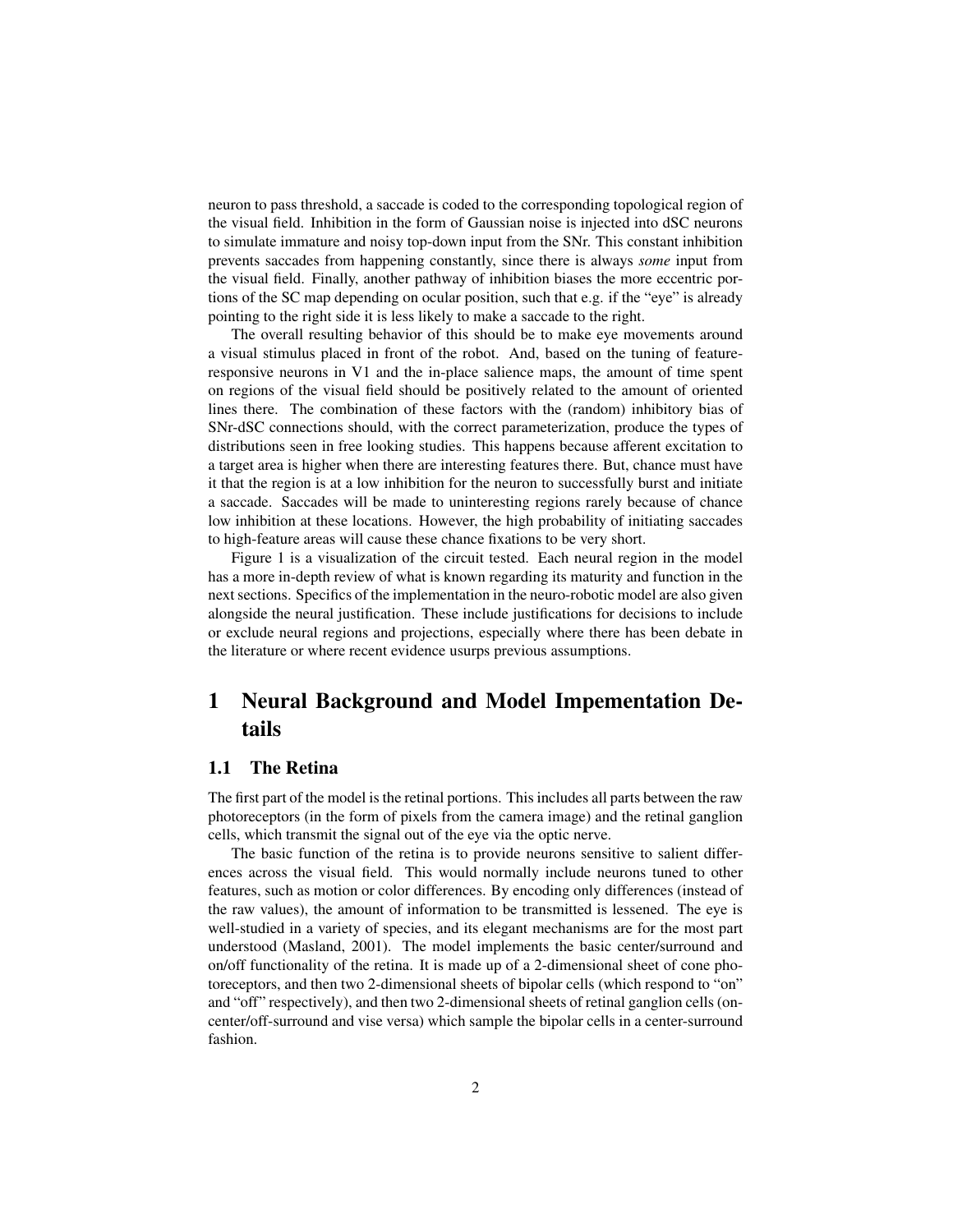

Figure 1: Visualization the neural model described in this paper. Synapses are subsampled. Proceeding from visual input (top) to brainstem (bottom), neural areas are labelled in the order they are presented in the text.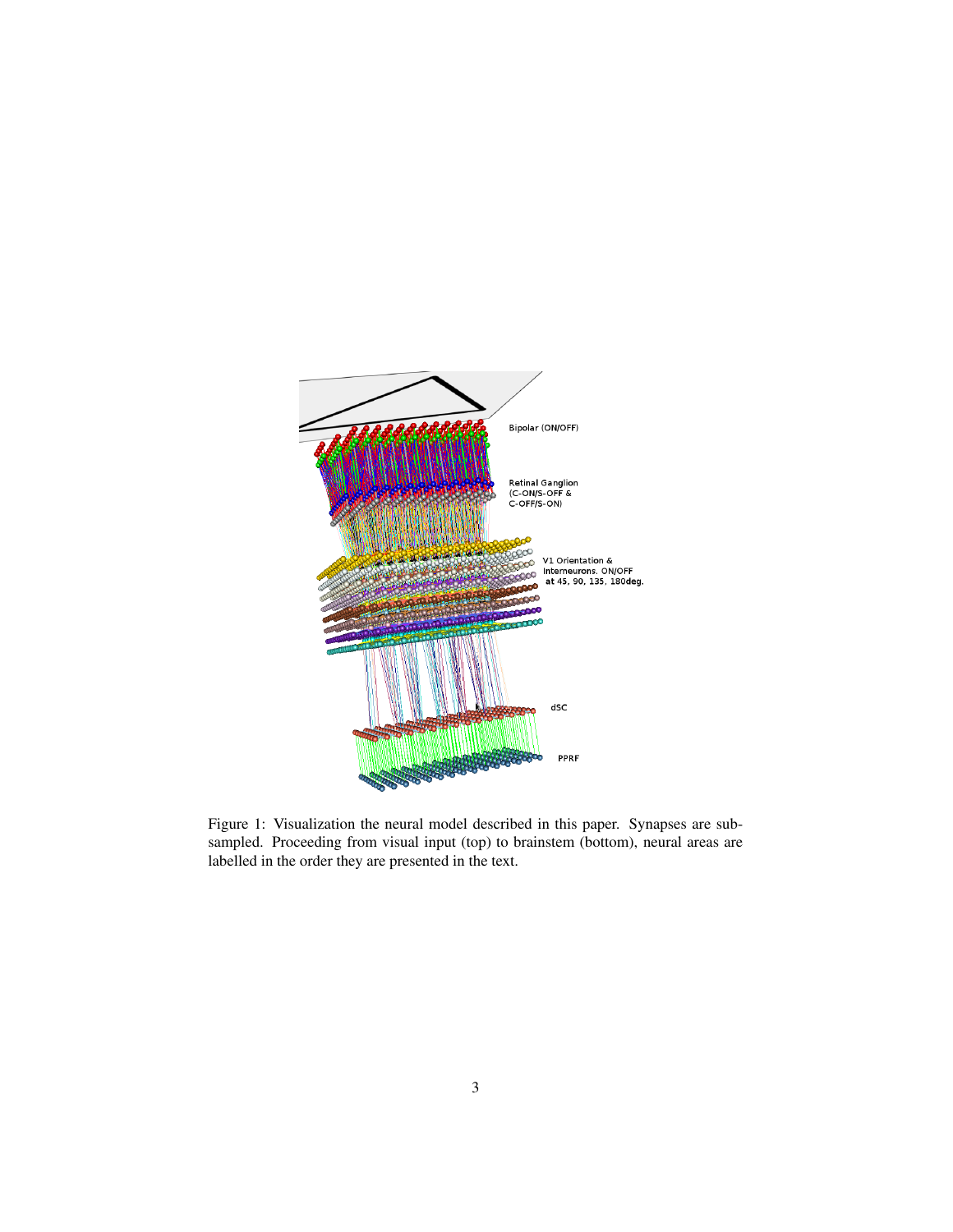The cone photoreceptor cells approximate glutamate release, the neurotransmitter released by real cone photoreceptor cells based on the energy and number of photons being absorbed. The amount of glutamate released is based on the luminance value of the low-pass filtered pixel in the video image that corresponds to that receptor. The output of this layer is thus the level of glutamate being released for each topological location in the video frame. As in the eye, the glutamate level is inversely proportional to the luminance, such that the most glutamate is being released in complete darkness when no photons are entering the receptor, and the least glutamate is being released in very bright light.

Two sheets of cells, the on-bipolar and off-bipolar cells, receive these glutamate levels as input. The glutamate excites the off-bipolar cells, and inhibits the on-bipolar cells (in a real eye, this is accomplished by expressing different glutamate receptors). This causes the on-bipolar cells to spike more when light falls over the photoreceptors feeding into them, and the off-bipolar cells to spike less in the same conditions. Conversely, off-bipolars fire strongly when there is no light, whereas on-bipolars' firing is attenuated in these circumstances.

Finally, the retinal ganglion cells sample the on- and off-bipolar cells to produce center-surround responses. A set of on-center/off-surround ganglion cells sample from on-bipolar cells in a central region, and from off-bipolar cells in a region surrounding that. This results in the on-center/off-surround ganglion cells responding most vigorously (with high firing rates) when there is a light dot that falls directly under the center bipolar cells receptive field in a dark background. The response diminishes as there is more light in the background (surround), and as the central light spot gets darker. The off-center/on-surround ganglion cells would have the exact opposite response to the same stimulus.

The maturational state of the newborn retina has been characterized by Yuodelis and Hendrickson (1986) and Abramov et al. (1982) in human and by La Vail, Rapaport, and Rakic (1991) in monkey. While peripheral zones have adult-like receptormorphologies, the macular (foveal) region is still under development, and seems to have the spatial resolution of peripheral regions. Ganglion and horizontal cells are generated even before the underlying cone receptors, and bipolar and amacrine cells are at least partially mature at birth (La Vail et al., 1991). For additional review of the function of these various cell types and connectivities in the primate retina, the reader is referred to Masland (2001).

Based on the known maturational state and function of various ganglion cell types in the (adult) primate retina, the retinal portion of the model comprises a cone-receptor layer which projects into bipolar cells (ON and OFF variety) retinotopically, and then into ganglion cells in a center-surround fashion (Diller et al., 2004; Croner & Kaplan, 1995; Jacoby, Stafford, Kouyama, & Marshak, 1996; Lee, Kremers, & Yeh, 1998). Cone cells respond to light by phasically modulating their tonic release of glutamate proportional to the frequency of the absorbed photon, maximally decreasing their response for the optimal frequency for their photo-pigment. The bipolar cells onto which the cone photo-receptors synapse manifest two different types of glutamate receptors depending on their type, one hyperpolarizes (deactivates) the cell membrane in response to glutamate (this is the ON bipolar cell), the other depolarizes the membrane (the OFF type). Ganglion cells receive input from one or more bipolar cells, which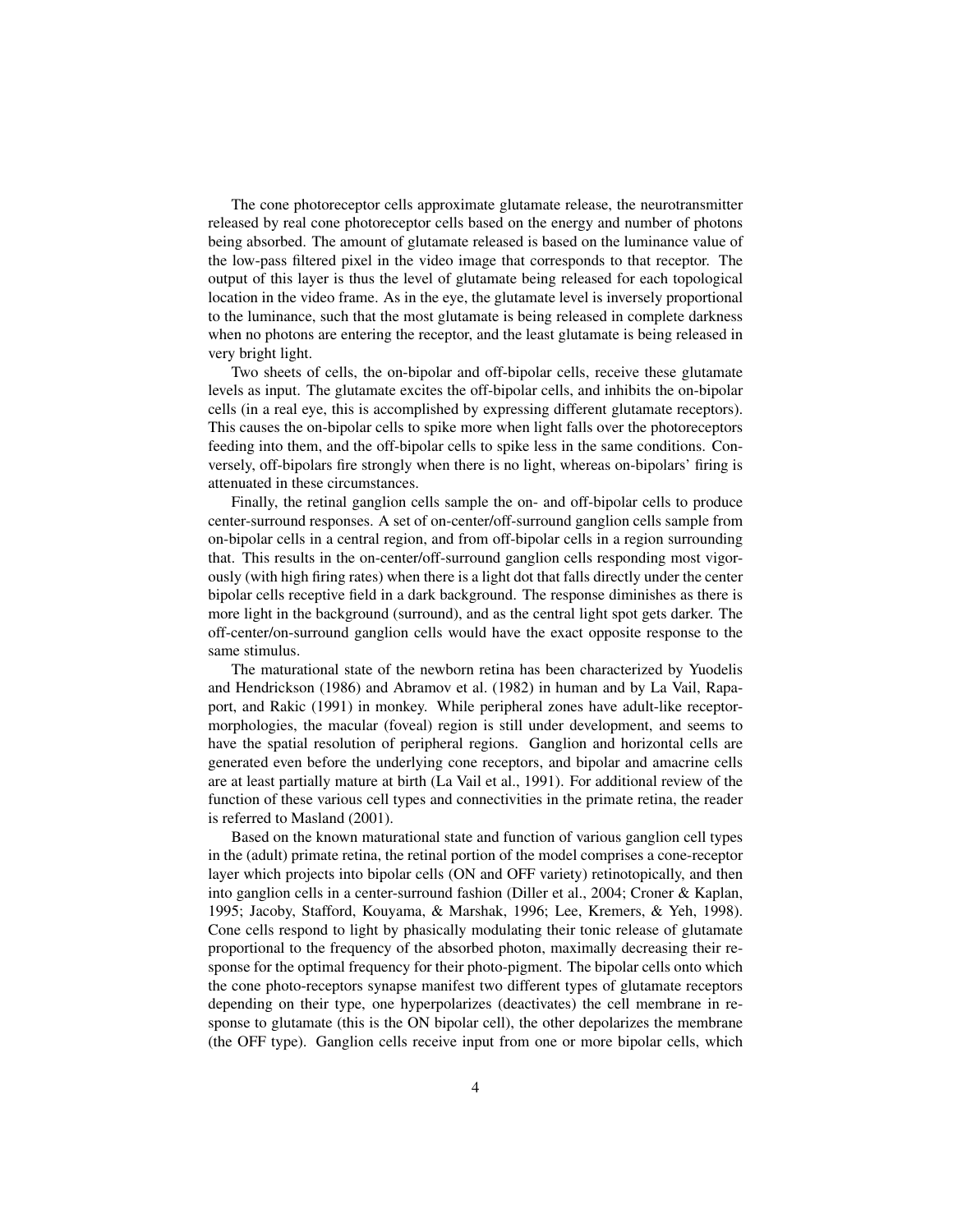grant their responsive properties.

Since modelling the dynamics of the retina is not the primary goal of this model, the overall function of achieving centre-surround receptive fields in the ganglion layer is implemented by the following means: bipolar cells receive "diffuse" input from many cone receptors of all types via a lowpass separable filter applied to the pixels of the input image. This achieves the decreased spatial resolution believed to be present in the newborn retina, and also mimicks the diffuse nature of bipolar dendrites in the periphery, which synapse with cone types non-specifically. Ganglion cells then receive input from a single centre bipolar cell (ON or OFF), and from a surround of the opposite bipolar type. This differs from the mechanism in the retina, in which horizontal cells probably work to hyperpolarize the cone receptors themselves based on the activity of adjacent cone cells. However, this method simplifies modelling and results in the same type of signal at the level of retinal ganglion cells.

Bipolar cells are 2-d layers of neurons  $(16 \times 12)$  overlaid against the image at integer intervals (producing one bipolar cell roughly every 10 pixels in horizontal and vertical dimensions for a  $160 \times 120$  pixel image). To mimick the rounded shape of the visual field, only cells within a radius= 7.9 of the center of the layer were generated. Bipolar cells are modelled as leaky-integrate-and-fire (LIF) neurons, with parameters  $(I_{bg} = 15.5, \tau_m = 10.0, V_{thresh} = 15.0, V_{reset} = 14.5, t_{refract} = 2.0)$  for OFF bipolars, and  $(I_{bg} = 14.5, \tau_m = 10.0, V_{thresh} = 15.0, V_{reset} = 14.5, t_{refract} = 2.0$  for ON bipolars. Current was injected based on the value of the low-pass-filtered pixel (filtered with the linear separable filter  $[1,8,28,56,70,56,28,8,1]$  lying under the bipolar cell, normalized to the size of the image with 0.4 of margin on each side to allow the LPF input to never be on an edge. The intensity value of the pixel (sum of all red, green, blue channels) was normalized to the interval  $[0,1]$  and injected as  $I_{inj}$  into the bipolar cell (this value was set negative for OFF-types). Thus, the update of the bipolar cell LIF neurons was:

$$
\frac{dV_m}{dt} = \frac{-V_m + (I_{bg} + I_{inj})}{\tau_m} \tag{1}
$$

and when  $V_m > V_{thresh}$ ,  $V_m$  was reset to  $V_{reset}$  and the neuron entered a refractory period *t<sub>refract</sub>*, during which no dynamics of the cell were updated.

The different parameterizations of ON versus OFF bipolar cells are such that OFF bipolar cells will fire constantly while there was no stimulation under their receptive fields, and be suppressed when there was stimulation, whereas ON-type cells would be the opposite – quiescent if there was no impinging light, but active if there was.

Ganglion cells were likewise modelled as 2-d layers of LIF neurons. In the case of ganglion cells, parameters were uniformly ( $I_{bg} = 13.5$ ,  $\tau_m = 30.0$ ,  $V_{thresh} = 15.0$ ,  $V_{reset} =$ 13.5,  $t_{refract} = 3.0$ ) for both ON-centre/OFF-surround and OFF-centre/ON-surround types. Ganglion cells were generated at integer-spacings underneath the bipolar cells, and only cells within a radius= 7.5 from the center of the layer were generated. Static synapses connect each ganglion cell to its corresponding bipolar cell centre (in ON or OFF bipolar layer),  $(w = 10.0, t_{delay} = 2.0)$ . Thus, a presynaptic firing would result in a spike that the postsynaptic neuron would feel after 2 milliseconds. The spike hit would cause an increase in the (excitatory) postsynaptic conductance *g<sup>E</sup>* of weight *w*.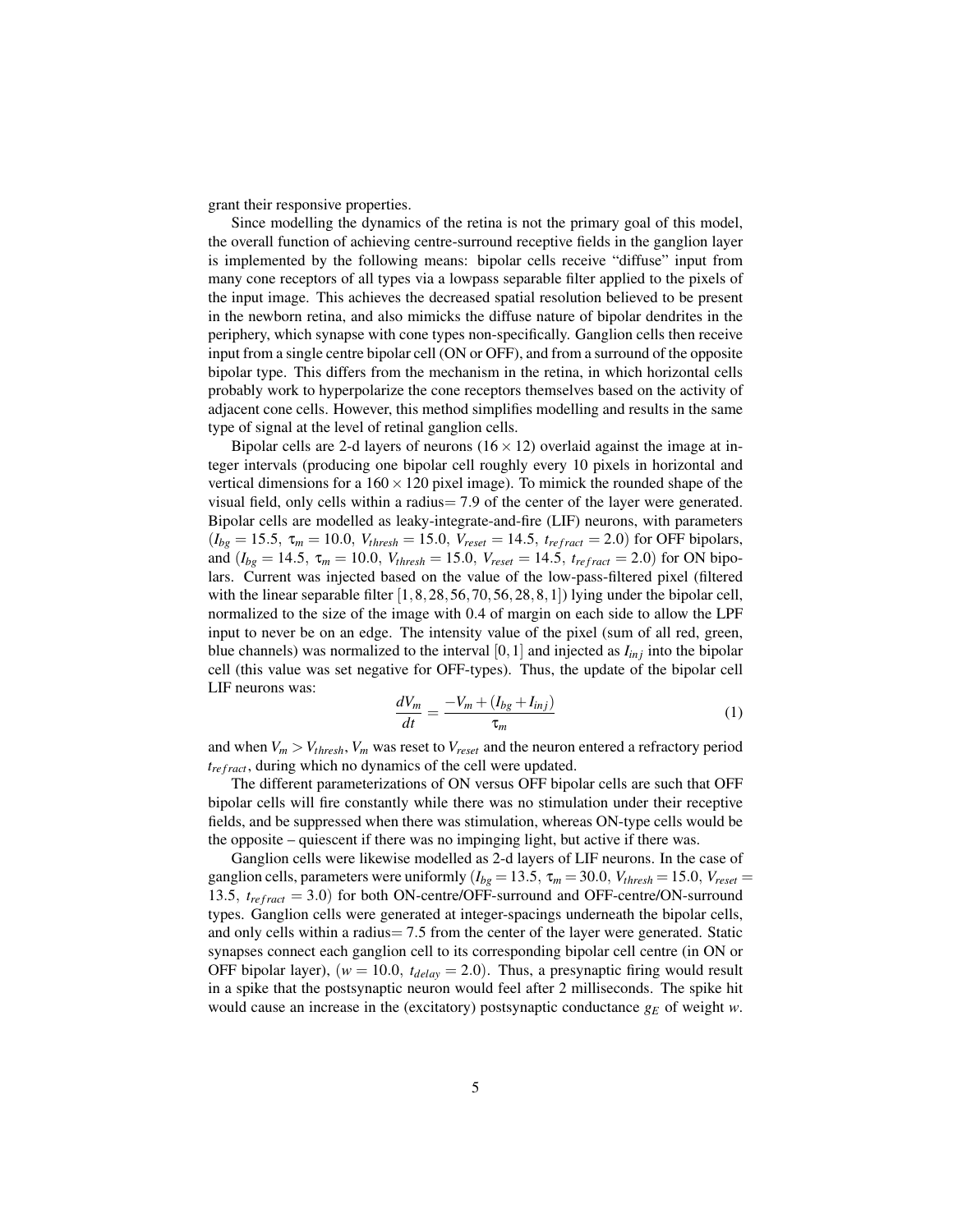Postsynaptic conductances decay exponentially, i.e.

$$
\frac{d g_E}{dt} = \frac{-g_E}{\tau_{g_E}} + I \tag{2}
$$

where  $\tau_{g_E} = 3$  ms for the ganglion cells. The membrane resistance of the neuraons was assumed to be of the appropriate scale (1*M*Ω) such that conversion between *g<sup>E</sup>* and *Iin j* was not necessary, i.e.  $I_{inj} = g_E + g_I$ . Ganglion cells receive their surround-afferents from the bipolar layer of the opposite type, with all cells within a radius $= 1.9$  (except the centre neuron) providing afferent synapses. The weight *w* of each surrounding synapse was linearly normalized by the total number of surrounding afferents.

#### 1.2 Lateral Geniculate Nucleus (LGN)

The LGN was not explicitly modelled in the network, since receptive field properties of its neurons are essentially identical to the ganglion cells from which they receive input. Some evidence has shown inhibitory interactions in the LGN, and modulations of activity via feedback. Since none of these was explicitly modelled, the LGN was abridged. However, the LGN is mature at birth in non-human primates (Rakic, 1977) and in humans (Hitchcock & Hickey, 1980). Thus, it is capable of relaying signals to the primary visual cortex (V1). All layers (magnocellular and parvocellular) seem to be at least half developed at birth, and by reference to animal studies, to be both accepting synapses via the optic tract and projecting axons to V1 (Hickey, 1977).

#### 1.3 Primary Visual Cortex (V1)

Primary visual cortex  $(V1)$  is the next step in the geniculo-striate pathway. V1 is known to contain a retinotopic representation of the visual field. Only cells in layers 5/6 are mature at birth (Bourne, Warner, & Rosa, 2005), and receive LGN afferents (Meissirel, Wikler, Chalupa, & Rakic, 1997). Cells in these layers project to subcortical structures (thalamus, including pulvinar, and reciprocate LGN afferents), and to superior colliculus (Schiller, Malpeli, & Schein, 1979; Bender, 1983; Ungerleider, Galkin, & Mishkin, 1983; Shipp, 2003; Benevento, 1976; Gutierrez & Cusick, 1997; Rezak & Benevento, 1979; Trojanowski, 1977). There is also a sparse projection to the caudate nucleus (CD) from V1 documented (Kemp & Powell, 1970), and it arises from L5/6.

The lack of mature cells in more superficial layers (L2/3) of V1 which contain the cortico-cortical projection cells in adults, or the L4 cells that feed to those, implies that the cortico-cortical feedforward network (e.g. to higher visual areas such as V2-V5, or parietal/frontal cortices) is not mature and thus any activity in those areas, if it exists, cannot be directly mediated by the geniculo-striate pathway.

Finlay, Schiller, and Volman (1976) antidromically stimulated V1 cells from superior colliculus (next subsection) to determine their response properties. The cells that were antidromically activated resided in L5/6, and had several broadly-tuned receptive field properties, including orientation and directional motion tuning (this is in contrast to the receptive fields of SC cells that they project to, which have no such selectivities). V1-SC projection cells have large receptive fields ( $> 0.3^{\circ}$  and often  $> 1.0^{\circ}$ ) and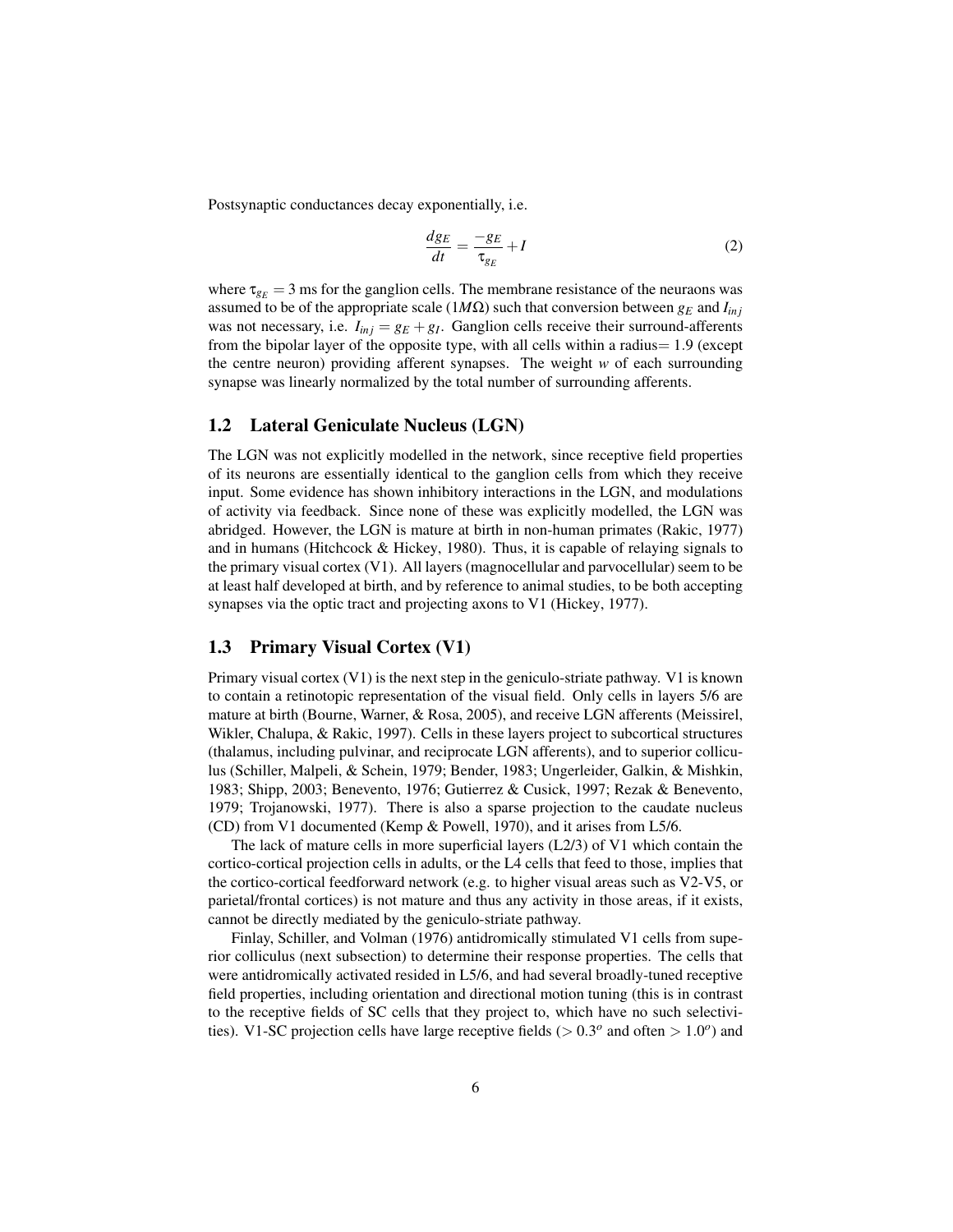

Figure 2: Example connectivity of several V1 orientation-sensitive cells (the uppermost layer) of the same map. In this case, they are 45*<sup>o</sup>* angle sensitive cells – the selective sampling is most visible in the rightmost cells in the image. Also shown are the center-surround connections of the ganglion cells (middle) to bipolars (bottom). Synapses are subsampled for visualization purposes.

respond to either bright orientations on dark backgrounds or dark orientations on light backgrounds.

In light of these properties, and in combination with research showing horizontal connectivity in deep V1 layers at birth (Burkhalter, Bernardo, & Charles, 1993), which might possibly implement an implicit salience map (Z. Li, 2002), V1 was implemented as follows: 4 layers for each of the broadly tuned orientations at  $45^{\circ}$ ,  $90^{\circ}$ ,  $135^{\circ}$ ,  $180^{\circ}$ , each of which has one layer for light lines on dark background, and one for dark on light background, for a total of eight excitatory layers that are retinotopically organized. For an example of the selective connectivity that gives rise to these responsive properties, cf. Figure 2.

In addition to the orientation-sensitive neurons, each of the layers has its own separate set of inhibitory interneurons which receive excitatory input (as e.g. axon collaterals) only from distal neurons in their own V1 layer, and send inhibitory output only to neurons that are in their immediate vincinity in thrie own layer. In this way there are eight parallel layers that respond to different features of stimuli, and which compete spatially within their own feature type.

Each of the eight orientation-responsive layers is implemented as 2-d sets  $(16 \times 12)$ of Izhikevich neurons arranged at integer points. Only neurons that were within a radius= 7.5 of the center of the layer and which were greater than 1.5 distance separated from the top or bottom of the layer were generated, to take into account the shape of the visual field that is reflected in retinal cells. The orientation neurons were parameterized ( $a = 0.65$ ,  $b = 0.23$ ,  $c = -65.0$ ,  $d = 2.0$ ). The dynamics of the membrane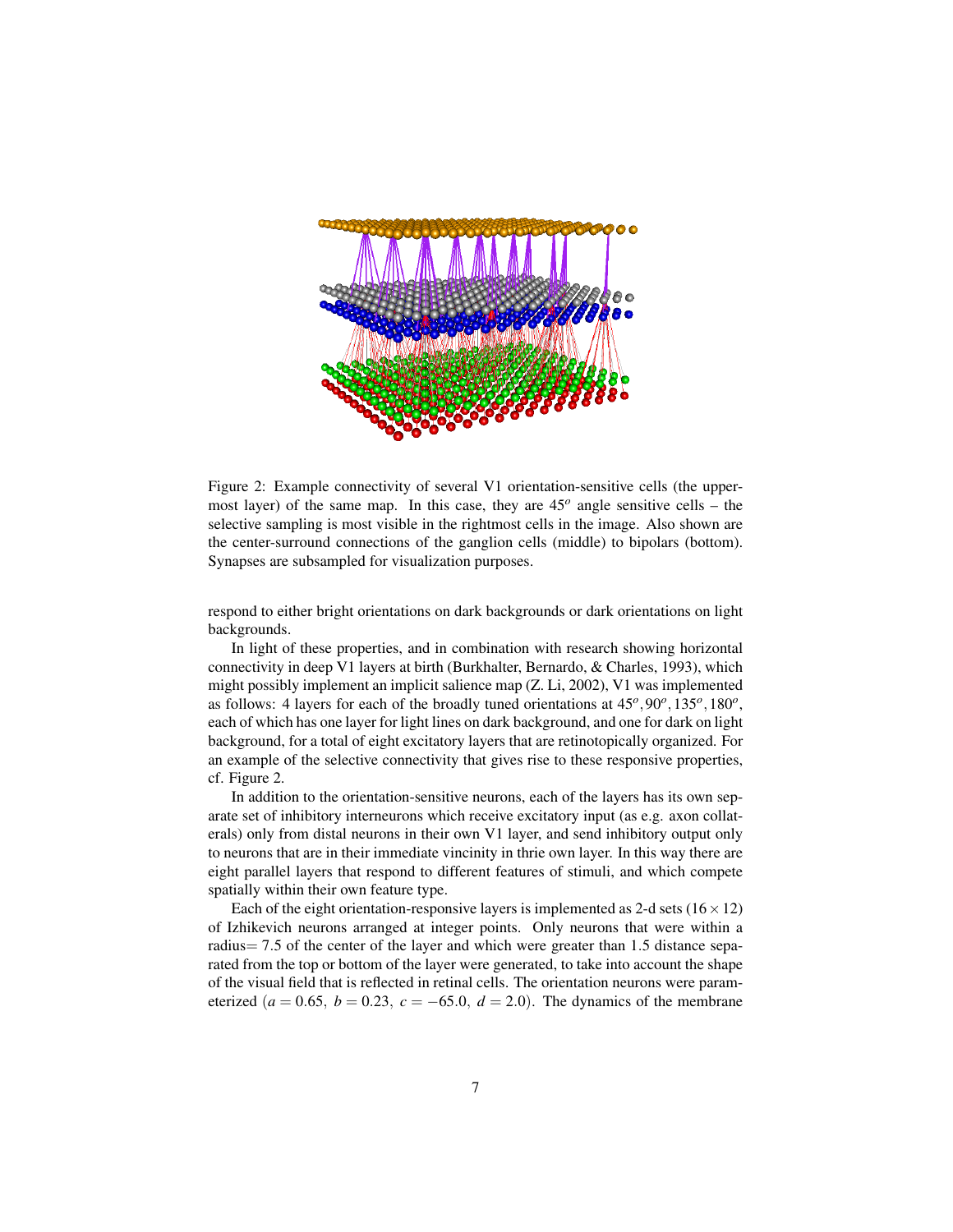potential for these neurons was:

$$
\frac{dV_m}{dt} = 0.04V_m^2 + 5V_m + 140 - W_m + I_{syn}
$$
\n(3)

$$
\frac{dW_m}{dt} = a(b \cdot V_m - W_m) \tag{4}
$$

and when  $V_m > 30.0$ ,  $V_m$  is set to *c*, and  $W_m$  to  $W_m + d$ .

Afferent connections from ganglion/LGN cells were determined by selectively connecting to ganglion cells within a radius beneath the V1 cell that are arranged in a certain orientation pattern. Figure 2 demonstrates examples of this. Ganglion cells were connected if they lay within a radius =  $1.8$  (for diagnal cells) or radius =  $1.1$  (for horizontal/vertical cells) around the V1 cell, and if their relative horizontal and vertical offsets from the V1 cell were such that they were retinotopically at the right orientation.

Ganglion-V1 synapses were static synapses with parameters  $w = 0.065$ ,  $t_{delay} =$ 2.0. *w* was distributed based on the number of presynaptic neurons, i.e. with 4 presynaptic neurons being sampled the weight of each synapse was  $\frac{w}{4}$ .

Post-synaptic conductances contributing to *Isyn* were modelled using realistic receptor conductance dynamics, including *AMPA*, *NMDA*, *GABA<sup>A</sup>* and *GABAB*-mediated conductances. A presynaptic spike at time *t* would cause the post-synaptic neuron to feel a change in its conductances at time  $t + t_{delay}$ . In the case of a glutamateric (excitatory) presynaptic neuron, *gAMPA* and *gNMDA* would increase by *w*, assuming equal proportions of AMPA and NMDA receptors. These conductances decay exponentially, as in the equation for  $g_E$  above, with time constants  $\tau_{AMPA} = 5.0$ ,  $\tau_{NMDA} = 150.0$ . The current felt on account of synaptic input, *Isyn*, is calculated based on instantaneous conductances in the following way:

$$
I_{syn} = \qquad g_{AMPA}(V_m - 0) +
$$
  
\n
$$
\frac{[(V_m + 80)/60]^2}{1 + [(V_m + 80)/60]^2} (V_m - 0) +
$$
  
\n
$$
g_{GABA_A}(V_m + 70) +
$$
  
\n
$$
g_{GABA_B}(V_m + 90)
$$

The −70 mV and −90 mV terms correspond to the reversal potentials of *GABA<sup>A</sup>* and *GABA<sup>B</sup>* receptors, respectively. *NMDA* receptors are voltage-gated (with a J-shaped voltage-current relationship), and along with *AMPA* receptors, have a 0 mV reversal potential (Izhikevich, Gally, & Edelman, 2004).

Inhibitory interneurons in the V1 layers were likewise Izhikevich neurons with conductance-based post-synaptic responses. Model parameters for these neurons were  $a = 0.02$ ,  $b = 0.2$ ,  $c = -50.0$ ,  $d = 2.0$ , producing chattering neurons. Afferents from V1 orientation neurons were static synapses with parameters  $w = 0.03$ ,  $t_{delay} = 1.0$ , and an inhibitory interneuron was connected to every V1 orientation neuron of its corresponding orientation map that fell within a radius= 2.5. Efferent synapses (inhibitory synapses onto V1 orientation neurons) were  $w = -0.001$ ,  $t_{delay} = 1.0$ ms, and were connected to all neurons of the corresponding orientation map that fell outside of the radius. GABA conductances had time constants  $\tau_{GABA_A} = 6.0$ ,  $\tau_{GABA_B} = 150.0$ .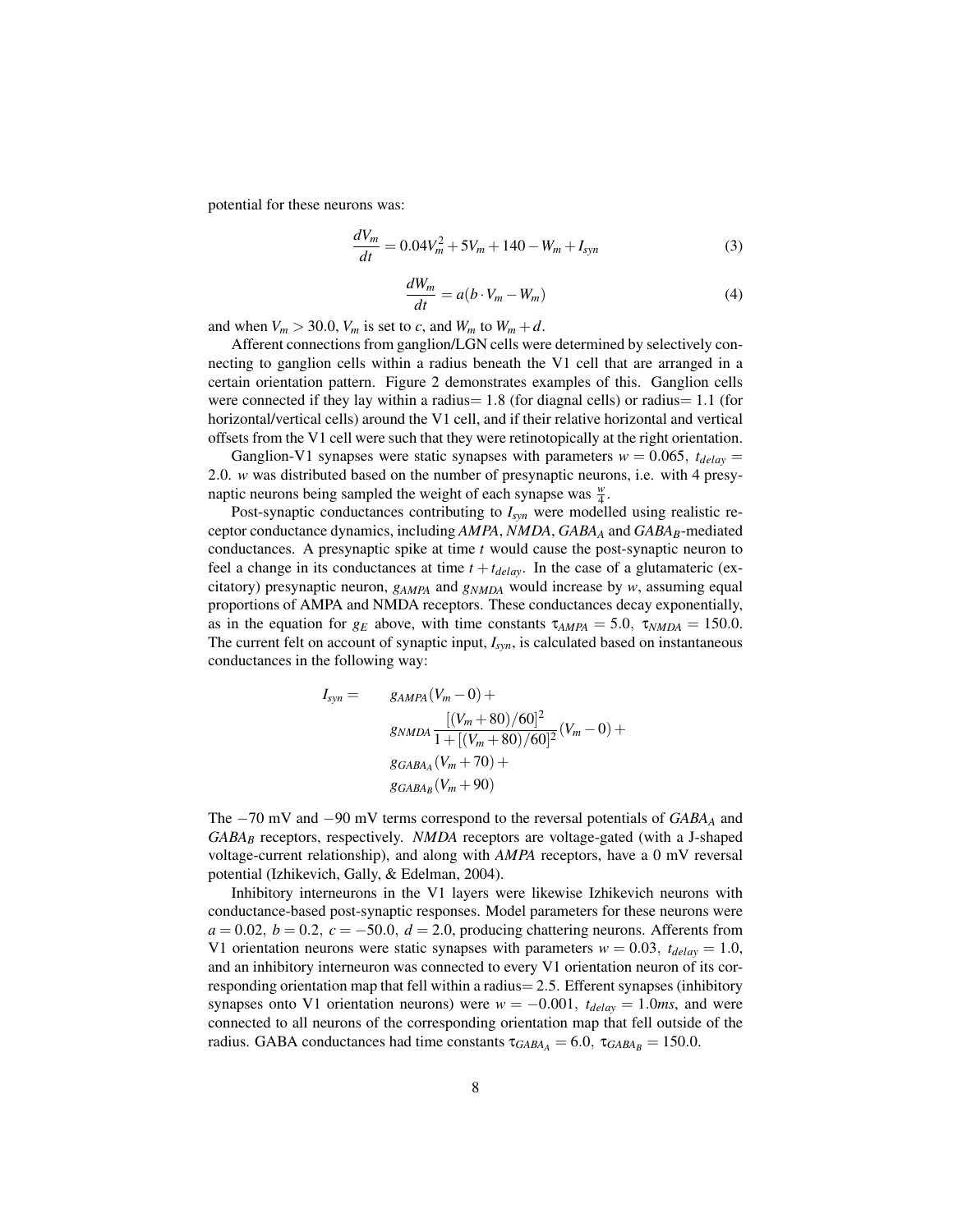Overall, the inhibitory interneurons focus activity into only those V1 neurons receiving the strongest signals via lateral inhibition, implicitly implementating a type of winner-take-all (WTA) mechanism. This was tested by artificially removing the inhibitory connections, and observing that V1 activity quickly saturates in their absence.

#### 1.4 Superior Colliculus (SC)

V1 projects retinotopically into the ipsilateral superior colliculus (SC), which is a laminated structure in the midbrain wherein the superficial layers (sSC) have primarily visual response properties and receive direct input from the retina (Wallace & Stein, 2001; P. May, 2006; Schiller et al., 1979). The deeper layers (dSC) have multimodal and motor-related responses which has been established to drive eye movements (Glimcher & Sparks, 1993, 1992; Isa & Sparks, 2006; Munoz, 2002; Ibbotson & Dreher, 2005). SC's retinal afferents/intrinsic circuitry are mature at birth in humans (Qu et al., 2006), as are its response properties (Wallace & Stein, 2001).

SC lesions produce massive deficits in eye movement control even in adult primates, with even greater deficits predicted in infants, who do not have access to extracolliculuar pathways (such as frontal eye fields) to drive the brainstem (Albano, Mishkin, Westbrook, & Wurtz, 1982; Schiller et al., 1979).

Extensive research documents the contribution of dSC to gaze allocation, including maintenance of ongoing fixations and the breaking of fixations to produce an eye movement (Munoz, 2002; Munoz, Dorris, Par, & Everling, 2000; Munoz & Istvan, 1998; Munoz & Wurtz, 1995a, 1995b, 1993b, 1993a, 1992; Munoz & Fecteau, 2002; Ibbotson & Dreher, 2005). dSC neurons seem to mediate fixation via the tonic firing of "fixation" cells, present in the rostral dSC (which has visual receptive fields around the fovea). Jumps in excitation in "saccade" cells in more caudal SC (containing representations of peripheral visual field) seem to interrupt fixation and cause an eye movement to that location. These regions seem to mutually inhibit one another, and to mutually excite their analogue in contralateral SC.

Thus, the activity markers of both ongoing fixations and of saccades are both understood in SC. Additionally, the mechanism by which the target of an eye movement is specified is known to be a combination of exitation and release from inhibition (Glimcher & Sparks, 1993, 1992). However, initiation of eye movements seems to be reliant on disinhibition, and it is this mechanism that is not well understood. In trained monkeys, it has been shown that the eye movement initiation disinhibition signal is via suppression of substantia nigra pars reticulata (SNr) neurons that provide tonic inhibition to dSC (Hikosaka & Wurtz, 1985, 1983c, 1983b, 1983a, 1983d; Jiang, Stein, & McHaffie, 2003), and furthermore that this suppression is mediated by striatal (in particular caudate nucleus – CD) neurons (Hikosaka, Sakamoto, & Usui, 1989a, 1989b; Hikosaka, Takikawa, & Kawagoe, 2000). The descending nigral connections are known to be functionally in place and mature at birth, at least in feline (Gabriele, Smoot, Jiang, Stein, & McHaffie, 2006).

However, it is also noted that these signals disappear during spontaneous saccades, i.e. they are probably a product of the conditioning and not of the baseline visual scanning mechanism that we are interested in. Other inhibition is known to arrive in dSC via the ventral zona incerta (ZIv), a portion of the thalamus which has known visual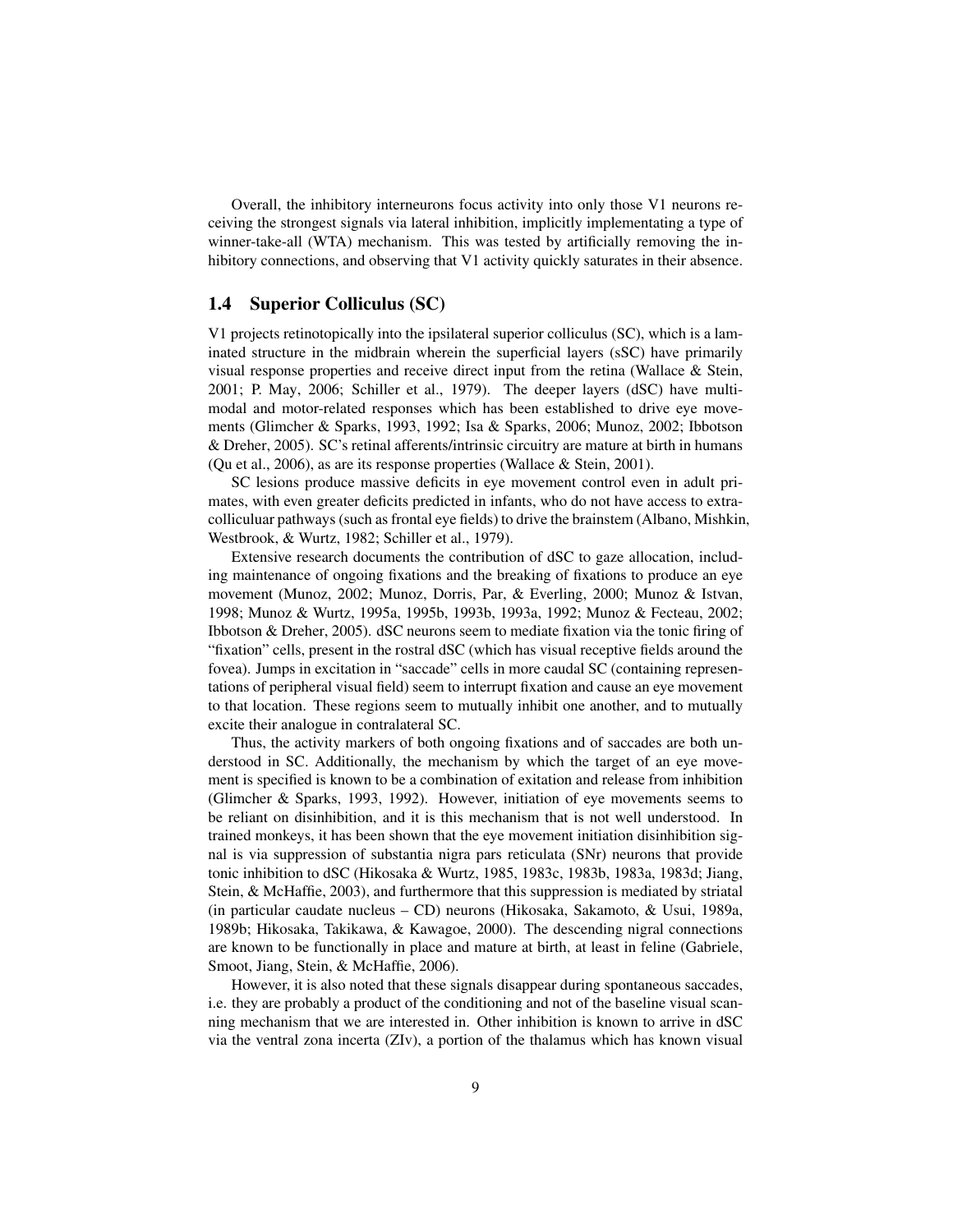responses and saccade-related pauses, and might receive visual input from deep layers of V1 (P. May, 2006; T. P. Ma, Hu, Anavi, & Rafols, 1992; Mitrofanis, 2005; Power, Leamey, & Mitrofanis, 2001; Kim, Gregory, & Hall, 1992; Romanowski, Mitchell, & Crossman, 1985; T. Ma, 1996; P. J. May, Sun, & Hall, 1997). Other portions of the central thalamus (IML) also have saccade-related neurons that are active even during spontaneous saccades and which have visual responses during trained task performance (Schlag-Rey & Schlag, 1984; Schlag & Schlag-Rey, 1984). However, the timing of their activity makes it unlikely that they are responsible for the signal to the SC.

Other possibilities for initiation signals in spontaneous saccades include not disinhibition, but a mechanism mediated by acetylcholine (ACh), perhaps delivered via the reticular formation. ACh has been shown to modulate the membrane potentials of dSC neurons in such a way that they become more likely to burst in relation to their interlaminar input from sSC neurons; this pathway is normally blocked (Kobayashi & Isa, 2002; Aizawa, Kobayashi, Yamamoto, & Isa, 1999). There is also converging evidence for complex intrinsic circuitry in dSC, including inhibitory interneurons providing distal inhibition, and local excitatory connections. dSC neurons fire spontaneously and in synchrony with one another when released from tonic GABA inhibition and when  $Mg^{2+}$  levels are artificially increased (to highlight the role of NMDA receptors in the bursting activity) (Isa & Yoshida, 2009; Isa & Sparks, 2006; Isa, 2002; Phongphanphanee et al., 2011). Thus there also seem to be some intrinsic mechanisms at play in producing the behavior observed in dSC.

In light of uncertainty regarding the details of extrinsic afferents of dSC, the simplest implementation is pursued. dSC is implemented as a 2-d array of Izhikevich neurons that receive retinotopic, converging input from all V1 orientation maps. The neurons are parameterized to demonstrate the robust bursting behavior observed in dSC tecto-reticular neurons that initiate eye-movements, and this is done via biophysically accurate mechanisms: recruitment of *NMDA*-mediated conductances and primarily expression of *GABA<sup>A</sup>* receptors, which mediate inhibition (*GABA<sup>A</sup>* conductances decay relatively quickly). In addition, to take into account the role of disinhibition from GABA, Gaussian-distributed levels of GABA are felt continuously across the dSC (this is in line with Johnson (1995)'s hypothesis regarding the role of SNr in newborns). In addition, modulation of the SC inhibition based on orbital position of the eye is implemented to mimick known centering-bias of eye-movements. Because of the known inability of sSC to drive dSC except under special conditions which do not obtain in the experimental setup, sSC was abridged from the model. This decision may need to be reexamined in the future as the role of the reticular formation in normal free-viewing is understood.

dSC was imlemented as a 2-dimensional  $15 \times 11$  array of Izhikevich neurons with realistic receptor-conductances (AMPA, NMDA, etc.). Neurons were parameterized as chattering neurons with parameters  $a = 0.05$ ,  $b = 0.2$ ,  $c = -50.0$ ,  $d = 2.0$ . Additionally, to account for the fact that inhibition from SNr afferents is primarily via expression of *GABA<sup>A</sup>* receptors, *GABA<sup>B</sup>* receptors were parameterized the same as *GABA<sup>A</sup>* receptors with a fast time constant of  $\tau_{GABA_B} = 6.0$  ms. Neurons were placed in a 2-d array at integer spacings, but offset 0.5 from V1 neurons (to place them in the space between V1 neurons). They received converging excitatory projections from V1 neurons from all eight parallel layers, within a retinotopic radius $= 1.1$ . This is in line with the phys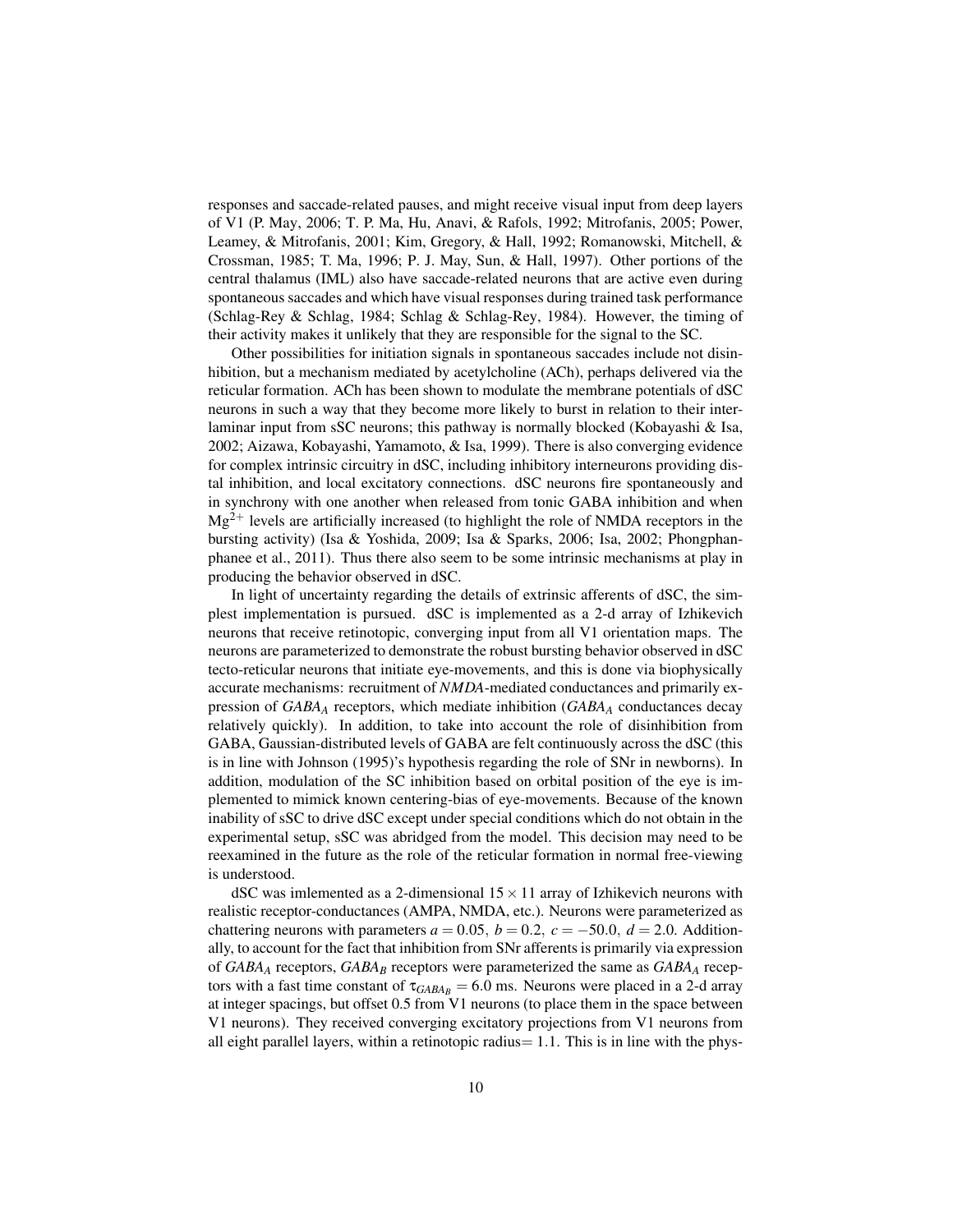iological data showing larger visual receptive fields of SC neurons, which combine many V1 afferents to form their receptive properties. These excitatory synapses had parameters  $w = 0.3$ ,  $t_{delay} = 1.0$ . dSC neurons are connected to surrounding dSC neurons via static synapses within a radius = 1.9 with parameters  $w = 0.00005$ ,  $t_{delay} = 1.0$ and

#### 1.5 Brainstem (PPRF)

The eye muscles are driven by a plant in the brainstem which converts from place-based codes to rate-based codes for driving each of the muscles arranged around the eyes (Scudder, Kaneko, & Fuchs, 2002; Fuchs, Kaneko, & Scudder, 1985; Gandhi, Barton, & Sparks, 2008; Bergeron & Guitton, 2002; Buttner-Ennever & Horn, 1997; Girard & Berthoz, 2005; Horn, 2006; Schall, 1995; Sparks & Hu, 2006; Waitzman, Pathmanathan, Presnell, Ayers, & DePalma, 2002; Waitzman, Silakov, DePalma-Bowles, & Ayers, 2000). It is known to close downstream of the superior colliculus (Kato, Grantyn, Dalezios, & Moschovakis, 2006). There is evidence of feedback mechanisms, perhaps via the cerebellum (Guitton, Bergeron, Choi, & Matsuo, 2003; Soetedjo, Kaneko, & Fuchs, 2002). For the sake of simplicity, we do not explicitly model the circuit that implements this plant, on account of it being known to close downstream of the SC, and because of the uncertainty regarding its actual implementation in the literature. Importantly, the neural circuitry has been shown to be at least anatomically present before birth (Shupert & Fuchs, 1988).

Properties of some of the neurons (particularly the Omni-Pause Neurons (OPNs) and Burst Neurons (BNs)) are relevant because they share properties with and are closely connected to the superior colliculus layers which we do model (Everling, Par, Dorris, & Munoz, 1998; Ibbotson & Dreher, 2005; Wurtz & Albano, 1980; P. May, 2006). These PPRF neurons are modelled as a 2-d layer of LIF neurons with fast membrane time constants, which must be driven by dSC bursts in order to elicit an eye movement.

#### 1.6 PPRF Implementation Parameters

PPRF was implemented as an  $15 \times 11$  array of LIF neurons with basic (exctiatory/inhibitory) conductances. These neurons had a fast membrane time constant of  $\tau_m = 15.0$  ms, and received excitatory synapses from dSC neurons within a radius= 0.1 (the neuron right above it), of parameters  $w = 4.8$ ,  $t_{delay} = 1.0$ . The spiking of any of these neurons was sufficient to elicit eye movements.

#### 1.7 Occular Eccentricity

dSC neurons additionally felt inhibitory conductances from four canonical neurons that responded with activations linearly related to the eccentricity of the eye in that direction. Thus, when the eye was already at an angle to the right, neurons on the right side of the dSC were inhibited more, lowering the probability of a saccade to an even more eccentric position. This inhibition fell off linearly until it was zero at the centre. The raw angle value in radians of the orbital position was multiplied by a constant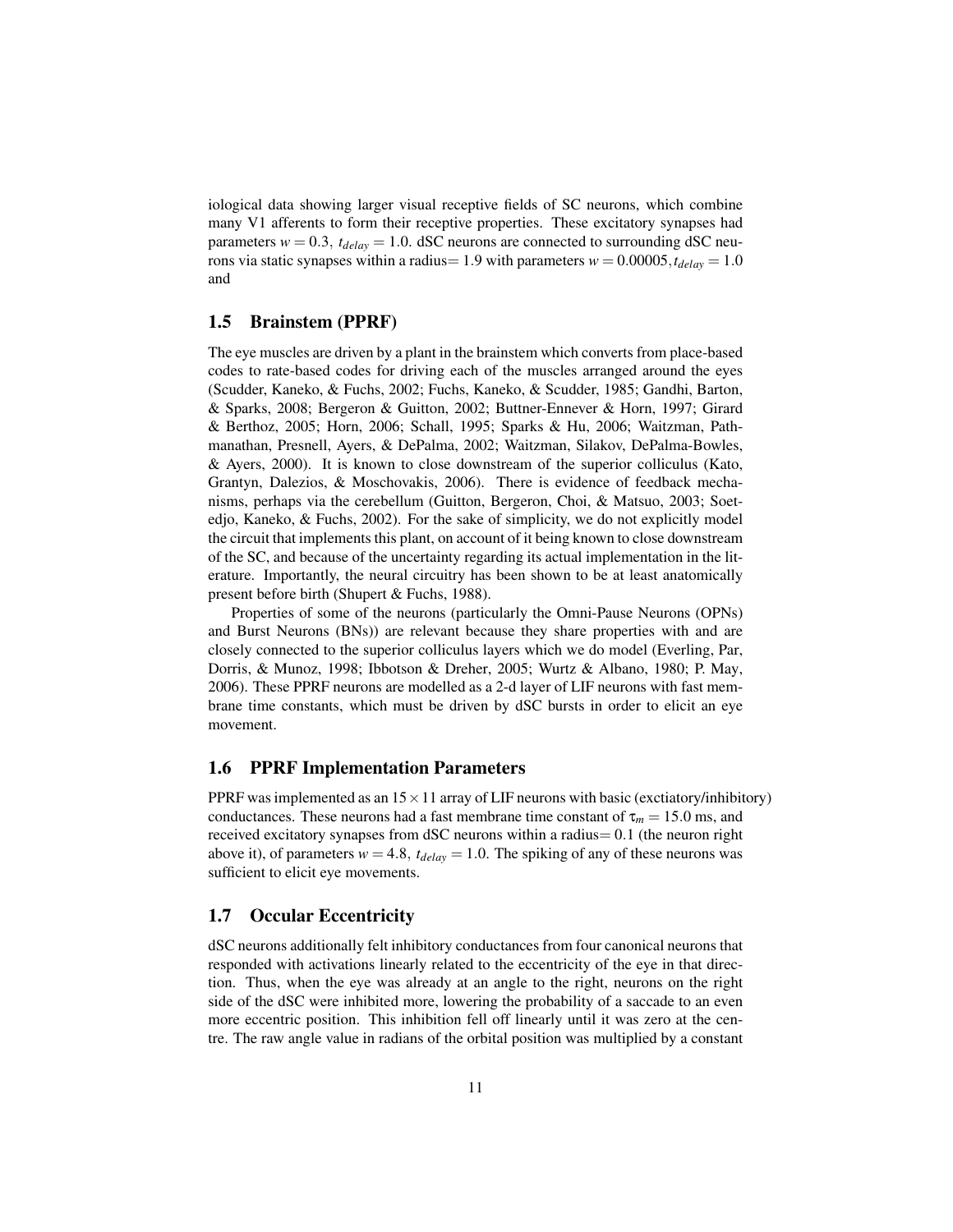weight $=-2.0$ , and then added to the inhibitory conductances of dSC neurons at every time step (1.0 ms). The portion of this added to each neuron depended on its eccentricity in that direction. For example, the "UP"-coding neuron connected to the dSC neurons coding the upper-half of the visual field. The most eccentric neurons (coding the very top portion of the visual field) received the full inhibitory weight, and neurons felt less of this weight as eccentricity decreased to midline. Evidence for this being a linear function, it continuing to midline, it being mediated by inhibitory means, etc., are not based on anatomical literature, but rather on the known behavioral tendencies (centering bias) of infants. The anatomical basis is as yet unknown: neurons coding eye position are known to be present in motor cortex in the parietal lobe in adults, though the maturational state and connectivity of this region in newborns is uncertain. There is evidence that neurons coding eye position are present in SC (Campos, Cherian, & Segraves, 2006), which is known to be maturationally functional at birth. The source of these signals, however, are unknown (they might be the result of e.g. afferents from motor cortex, and thus might not exist in infants). Thalamic neurons are also known to sometimes respond selectively based on eye position. At any rate, because of such underspecification in the literature, the canonical approach described above is taken.

#### 1.8 SNr Afferents

SNr afferents are modelled as Gaussian-distributed inhibitory ligands fed into each dSC neuron at every time-step, and re-sampled every 33 ms. This noise has mean −1.0 and standard deviation of 1.1, and is sampled separately for every neuron (realistically, a more topologically-distributed function might have been better).

#### 1.9 Robotic Gaze Control

The firing of any PPRF neuron was sufficient to elicit eye movements. If more than one fired in a single time-step, a winner was randomly chosen from among these. The retinotopic position of the winning PPRF neuron was interpolated onto the size of the camera image, and the position from midline in horizontal and vertical directions was linearly interpolated into the necessary horizontal and vertical angles needed to center that retinotopic location. The robot controller for the pitch and yaw angles of the head was sent a signal to make this movement, which was performed in an open-loop. All neurons in the model were reset to their default values (there is evidence of different effects in animals, e.g. bursts of excitation in V1 at fixation onset, inhibition of LGN via pretectal and tectal neurons that sense global motion indicating a saccade is being made, etc.) In the future these might be experimented with. However, in the current studies, since there is no feedback from the controller at these time-scales, and the camera frames are not fast enough to realistically differentiate movement at this rate from any other rate, the time to complete the movement was estimated empirically to be 100 ms, neurons were reset, and the network did not update for 100 ms.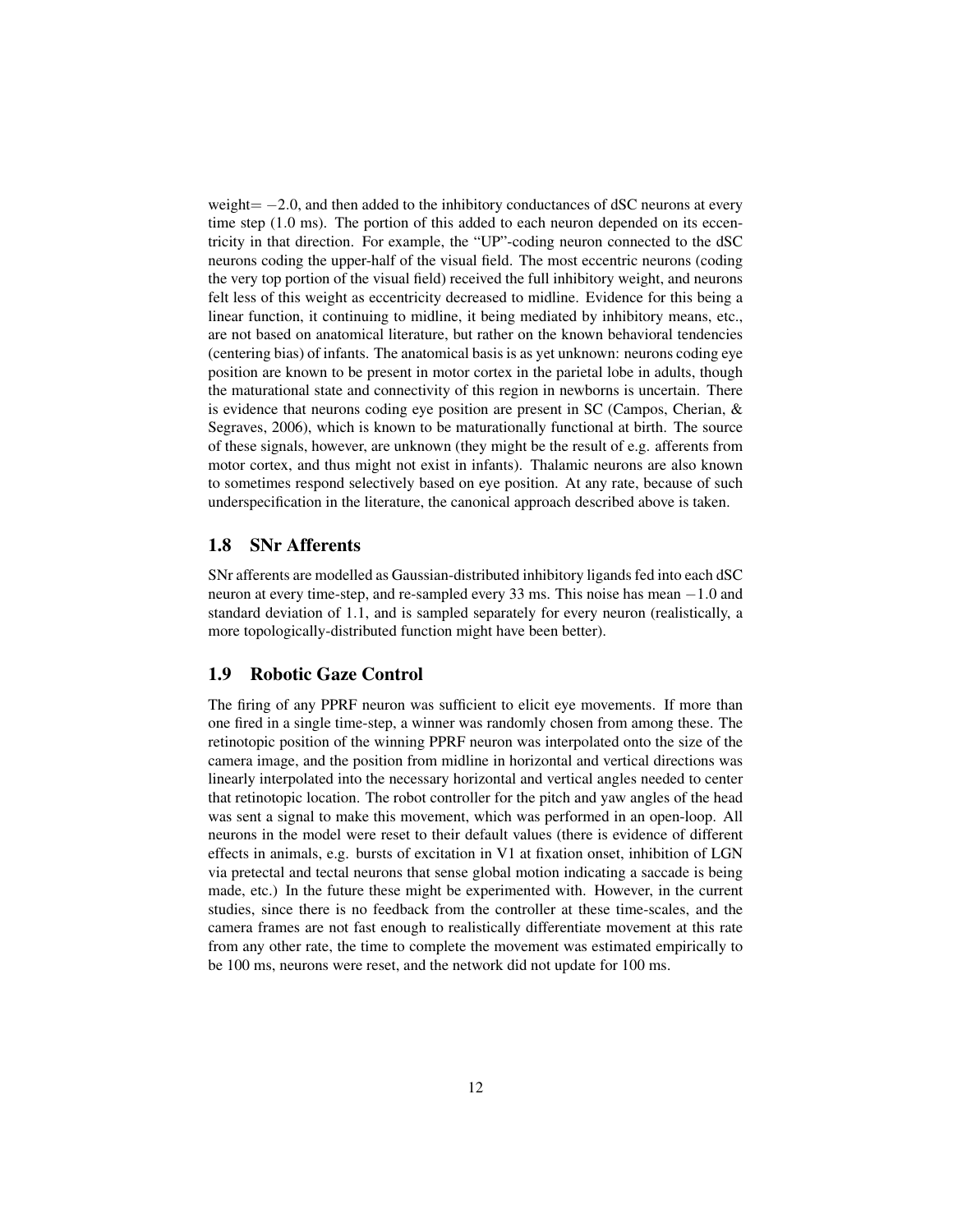#### 1.10 Abridgement of Higher Level Cortical Areas

The direct connection from retina to SC is not modelled nor is the retinal or tectal projection to inferior and lateral pulvinar. These areas are not modelled even though they are known to be mature and visually responsive, on account of converging research showing that they are not active in the conditions tested – though they may be active in other conditions and may need to be accounted for in future projects. Higher cortices including frontal and parietal cortices are not modelled, nor are higher visual areas. The basal ganglia are not modelled explicitly, though their affect on SC is. Portions of the temporal lobe are known to be mature, but they are not modelled explicitly since there is no clear pathway for visual or endogenous signals to reach them. Section 2 addresses this issue and tries to reconcile it with the observation that lesions of this area can have effects on looking even at birth.

Temporal lobe may indirectly receive input via e.g. subcortical circuits. At this point it is relevant to note that frontal areas and higher visual areas are known not to be maturationally in advance of primary striate, and in particular, their superficial layers (which are the target of subcortical projections from e.g. the pulvinar thalamus (Kostovic & Rakic, 1984; Gutierrez & Cusick, 1997)) will not be mature (Mrzljak, Uylings, Kostovic, & Van Eden, 1988; Mrzljak, Uylings, Van Eden, & Juds, 1990; Mrzljak, Uylings, & Kostovic, 1992). On account of this, a large portion of the brain, including most of the occipital lobe and frontal lobes, is likely not responsible for observed behavior in human newborns, and only gradually exerts control over the first 6 months postnatal. However, portions of the temporal lobe, especially inferior temporal lobe, and limbic cortex, do seem to mature quite early, though the level and type of input is uncertain since they do not receive projections from V1, and in light of the conclusions regarding the immaturity of other cortical areas around the time of birth. There is evidence of some subcortical projections to these areas, however (Yeterian & Pandya, 1988).

#### 1.11 Neural Simulation Methods

LIF neurons were simulated exactly using the analytical solution

$$
V_m(t) = C_1 V_m(t - dt) + C_2 (I_{syn} + I_{bg})
$$
\n(5)

where constant  $C_1 = e^{-dt/\tau_m}$ ,  $C_2 = 1 - C_1$ . Simulation  $dt = 1.0$  ms. Base-PSR Izhikevich neurons (i.e. where the post-synaptic response is equal to the linear combination of excitatory and inhibitory post-synaptic currents) were simulated via the forward-Euler method,  $dt = 0.5$  ms. For numerical stability, conductance-PSR Izhikevich neurons were simulated using the hybrid method (Izhikevich, 2010) at  $dt = 0.5$  ms. Thus, the update of  $V_m$  was via the equation:

$$
V_m(t) = \frac{V_m(t - dt) + dt \cdot (0.04V_m^2 + 5V_m + 140 + g(t - dt)E(t - dt))}{1 + dt \cdot g(t)}
$$
(6)

where the term  $g(t)$  is the net conductance from all receptor-types:

$$
g(t) = g_{AMPA}(t) + g'_{NMDA}(t) + g_{GABAa}(t) + g_{GABAb}(t)
$$
\n(7)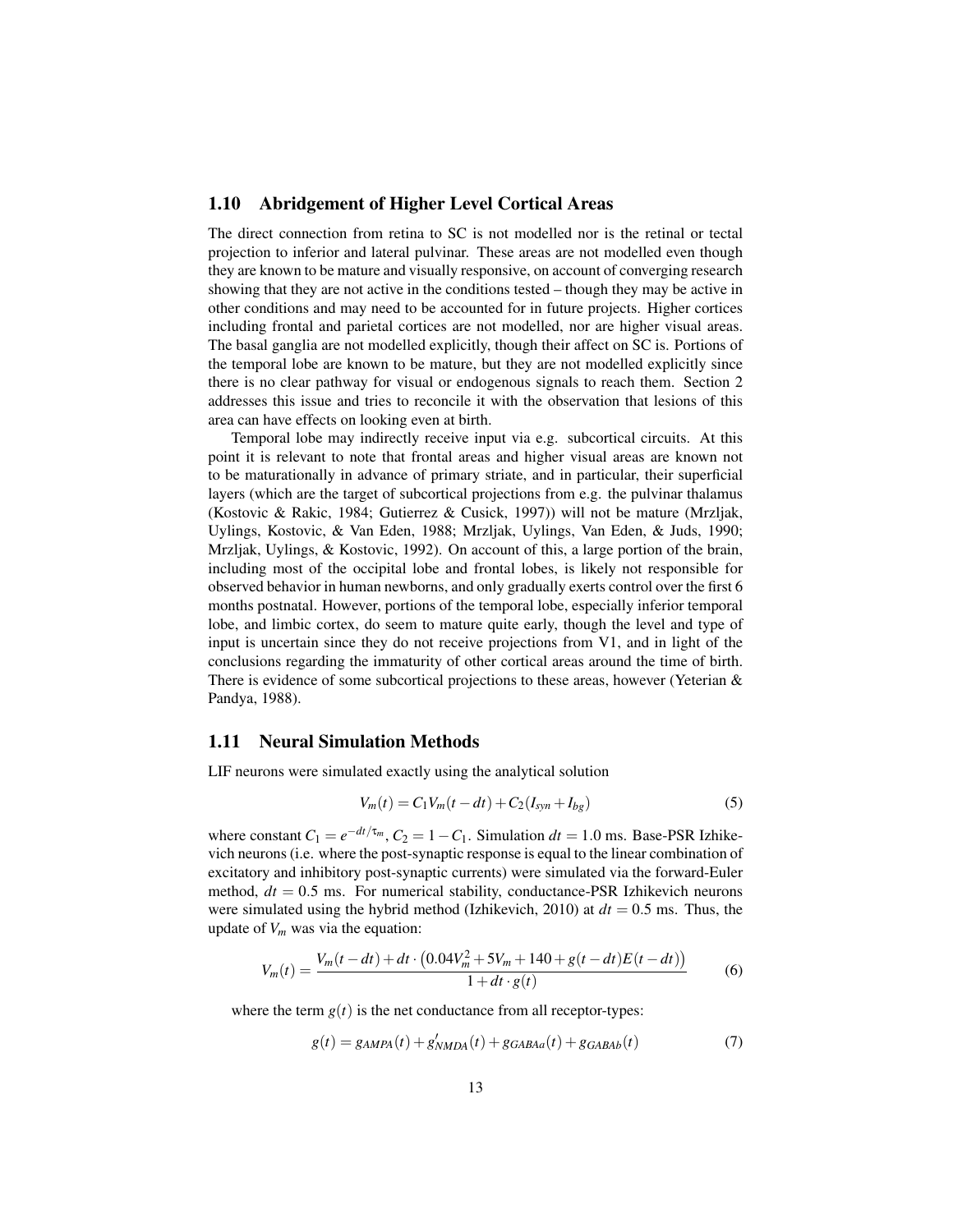note that the *NMDA* term is voltage-gated, i.e.  $g'_{NMDA}(t) = g_{NMDA}(t) \frac{[(V_m + 80)/60]^2}{1 + [(V_m + 80)/60]^2}$  $\frac{[(V_m+80)/60]}{1+[(V_m+80)/60]^2},$ instead of just the raw condutance.

 $E(t)$  is the total (average) reversal potential,  $i \in AMPA$ , *NMDA*, *GABAa*, *GABAb* (again, *NMDA* is the voltage-gated term, not the raw conductance):

$$
E(t) = \frac{\sum (g_i(t) \cdot E_i)}{g(t)}\tag{8}
$$

In our case,  $E_{GABAa} = -70$  mV,  $E_{GABAb} = -90$  mV, and  $E_{NMDA}$ ,  $E_{AMPA} = 0$  mV.

Simulation was performed via the nsim3 spiking network simulation program, developed internally for simulation of spiking neural networks controlling robots. The network integration, video visualization, and video frame capture were performed in separate execution threads run from a laptop computer connected to the robot. The simulator is based on previous publications including PCSim (Maass, Natschlager, & Markram, 2002) and a simulator by Richert, Nageswaran, Dutt, and Krichmar (2011), and methods for accurate simulation of spiking networks (Morrison, Aertsen, & Diesmann, 2007).

### 2 Ideas for Habituation in the Visuo-Motor Circuit

This section describes the relation of the visuo-motor circuit presented above in section 1 to learning behavior such as unimodal and multimodal habituation. Even assuming that free looking behavior is fully understood, there is still a lot to be understood regarding how learning centers of the immature infant brain interact with incoming visual information to recognize familiar stimuli and how they influence behavior. In particular, what aspects of individual fixation behavior do they influence to generate the overall patterns that are measured in looking experiments? Do they influence choice of target, length of looking, speed of processing of the visual information, or some sort of general arousal which in turns mediates several of these factors simultaneously? Or do the properties of individual fixations influence some other aspects that are not listed here?

The section begins with an overview of the neural background of habituation, citing converging evidence that portions of the (inferior) temporal lobe are responsible for familiarity and habituation even in very young infants. It presents a sketch of how these familiarity responses could be built into the visuo-motor model presented above, using only circuits known to be mature soon after birth involving the visual thalamus (pulvinar nucleus). It then addresses the second problem, which is how the response of these learning areas finds its way back to the gaze-control centers, and subsequently influences behavior in the form of modifying looking behavior.

#### 2.1 Temporal Lobe

The temporal lobe, including limbic cortices (such as Entorhinal (EC), Perirhinal (PR), and Parahippocampal (PH) cortices) and inferotemporal visual areas (area TE and TEO in non-human primates) have been strongly related to learning and in particular habituation behaviors in the non-human primate. A large number of lesion studies have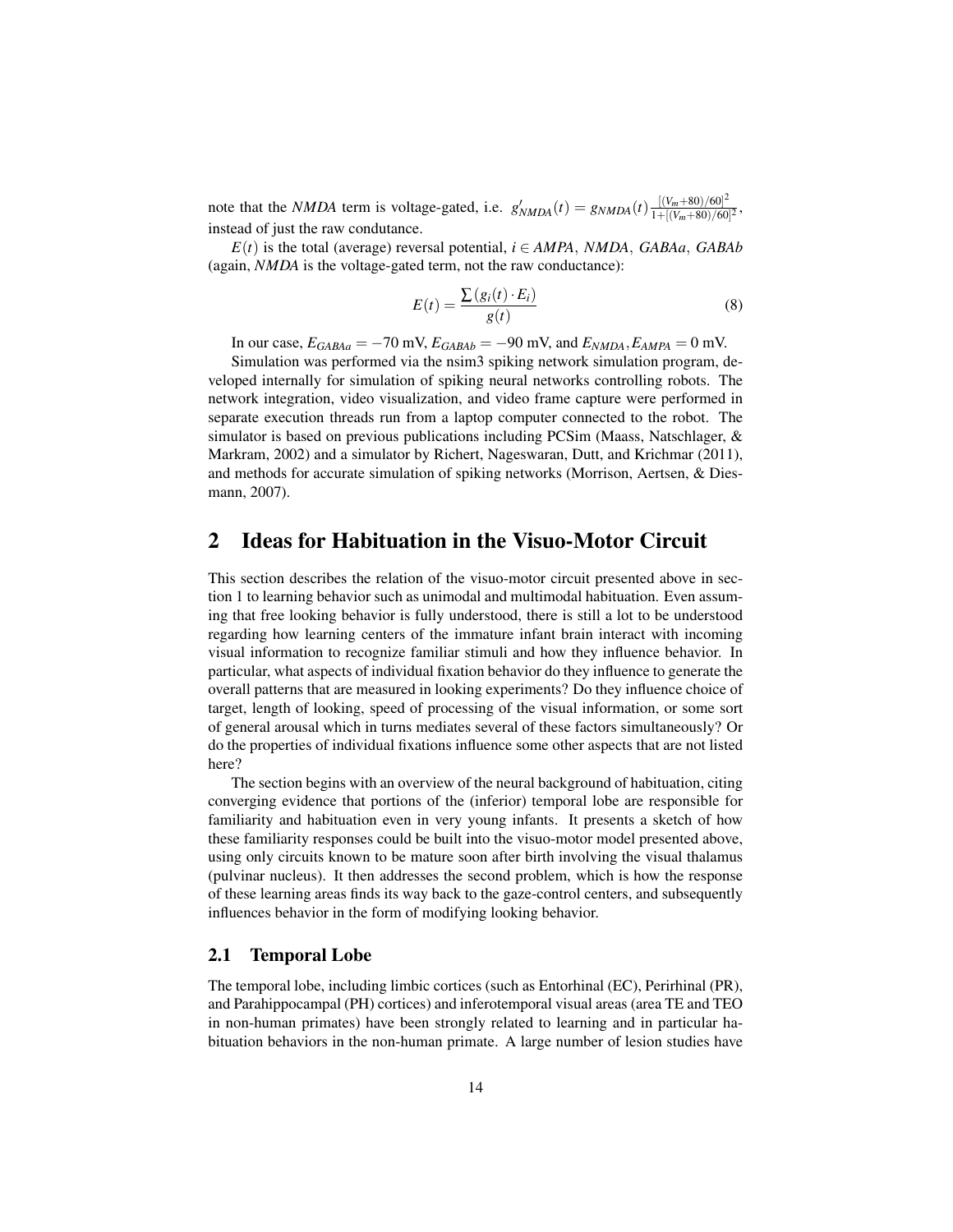converged to show that visual habituation (as measured via novelty preferences) is abolished in different ways when these areas are selectively damaged. In the hippocampal region, an early study followed by several more recent follow-ups showed that simultaneous lesion of EC, hippocampus, and possibly the amygdaloid complex in very young infant primates resulted in an abolishment of novelty preference (Bachevalier, Brickson, & Hagger, 1993; Bachevalier & Vargha-Khadem, 2005; Pascalis & Bachevalier, 1999; Bachevalier, 2001; Alvarado & Bachevalier, 2000), but did not affect the normal looking behavior. More specific lesions of only the hippocampus proper (Zeamer, Heuer, & Bachevalier, 2010) did not cause similar deficits. This implies that, at least in very immature primates, the hippocampus does not mediate habituation or novelty preferences, but that some other structure around the amygdaloid complex or entorhinal cortex does. Inferotemporal cortex (IT – including e.g. area TE of the non-human primate) has been likewise shown to be involved in visual habituation (in adults) based on lesion studies (Alvarado & Bachevalier, 2000; Nakamura & Kubota, 1996; Buffalo et al., 1999; Nemanic, Alvarado, & Bachevalier, 2004; Bachevalier, Brickson, Hagger, & Mishkin, 1990).

In adults, the responsive properties of neurons recorded from IT and limbic cortices point to their role in recognition memory and habituation/novelty detection (Suzuki, Miller, & Desimone, 1997; L. Li & Miller, 1993; E. K. Miller, Li, & Desimone, 1991; E. Miller, Gochin, & Gross, 1991; Wan, Aggleton, & Brown, 1999).

The developmental trajectory of the hippocampal region supports the lesion data; in humans and non-human primates the hippocampus proper (Amon's horn) develops quite slowly with respect to the surrounding cortex (EC, etc.). This surrounding cortex is known to be at least partially mature at birth (Seress, Abraham, Tornoczeky, & Koszytolanyi, 2001; Seress, 2001). Inferotemporal cortex likewise develops and demonstrates visual activity quite early (Rodman, 1994). Behavioral studies in the context of cortical ablations demonstrate that at least *something* is happening in this region which has an effect on visual behavior, and that this is related to the familiarity status of stimuli instead of to e.g. only direction of eye gaze. The amygdala (AMYG), a subcortical structure, is highly interconnected with these limbic regions (Kajiwara, Takashima, Mimura, Witter, & Iijima, 2003; Suzuki, 1996; Iwai, Yukie, Suyama, & Shirakawa, 1987; Herzog, 1976), and also has visual responses (Sanghera, Rolls, & Roper-Hall, 1979), which habituate to visual stimuli (Wilson, 1993). It remains to be determined what exactly the role of this amygdaloid system is in visual habituation and biasing eye movements.

The inferior temporal cortex and rhinal cortices accept afferents from pretty much the entire brain, in every sensory modality (Hoesen & Pandya, 1975; Streitfeld, 1980; Suzuki, 1996; Nakamura & Kubota, 1996). However, the primary cortical inputs to the visual areas (e.g. TE) are from adjacent occipital lobe areas such as  $V_4$ , which is associated with complex visual feature processing. Of course, in newborns V4 is not likely to be active given its delayed maturation and lack of cortico-cortical afferentiation from earlier visual regions arising from the primary striate cortex. Thus, since we know that these regions are active in supporting habituation at birth, the problem is to determine the identity and nature of the signals that reach these circuits in newborns, and then to determine how the resulting activity influences looking behavior.

IT could mediate familiarity-biased looking in one of two ways. It could simply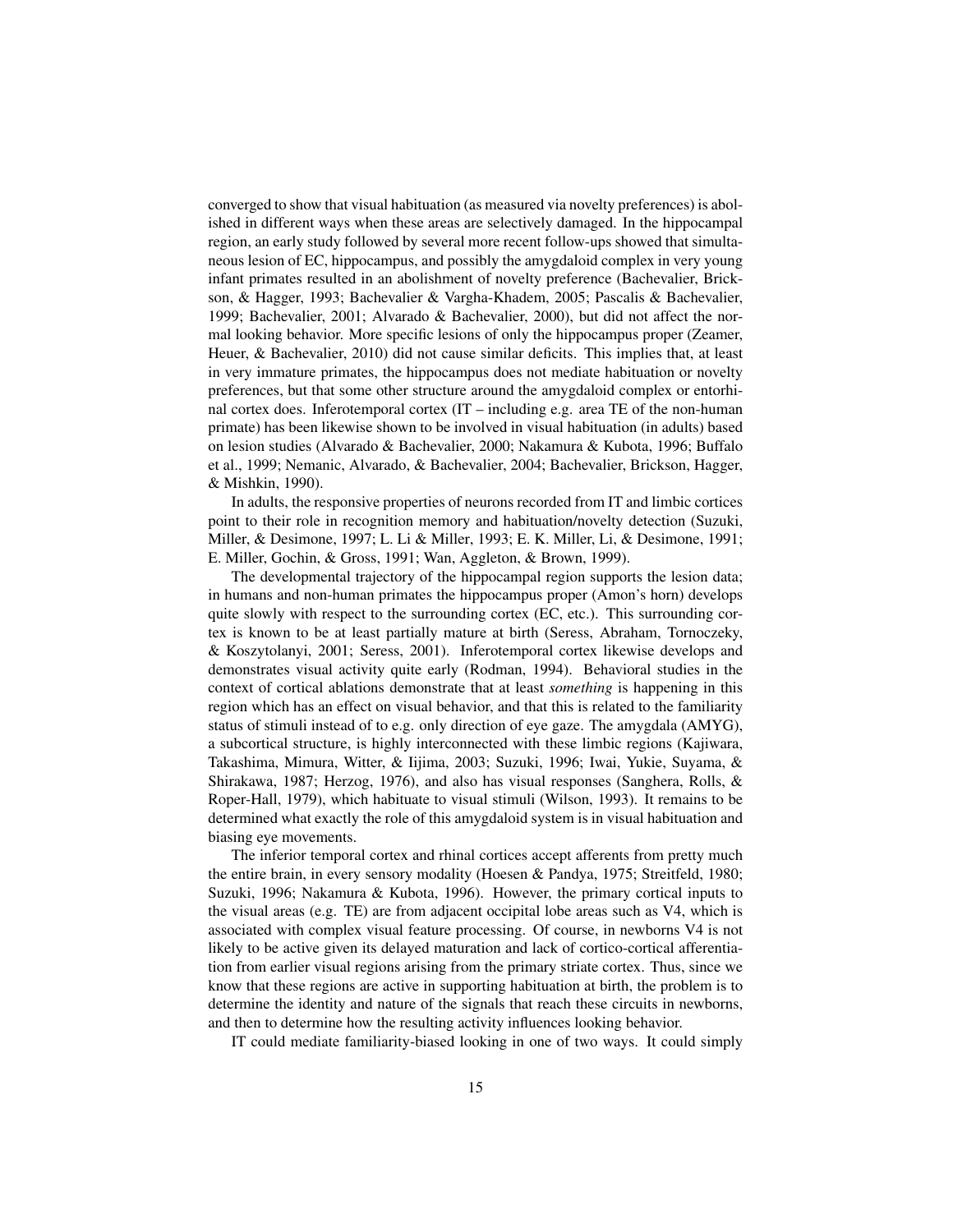be a necessary relay for a signal representing the familiarity of the visual stimulus, to influence looking. Or, it could be that IT is the area that produces this familiarity signal (or some combination of the two). Since no familiarity modulations of visual responses have been documented in any areas of the visuo-motor circuit mature in newborns, one must conclude the latter: that the IT/limbic cortices are producing the familiarity signal, and somehow influencing looking behavior by way of it.

Since the normal pathway to TE via TEO, V4, etc. is not an option, we look to alternative visual pathways via the thalamus. In particular, the pulvinar nucleus is a strong candidate on account of the fact that it is mature at birth (Ogren, 1982; Ogren & Rakic, 1981), that portions of it (inferior and lateral – Pi and Pl) contains visual responses retinotopically (Cowey, Stoerig, & Bannister, 1994; Bender & Baizer, 1984; Bundesen, Habekost, & Kyllingsbaek, 2005; Bender, 1982, 1981; Luppino, Matelli, Carey, Fitzpatrick, & Diamond, 1988; OBrien, Abel, & Olavarria, 2001; Petersen, Robinson, & Keys, 1985; Petersen & Robinson, 1987; Grieve, Acua, & Cudeiro, 2000; Williams, Azzopardi, & Cowey, 1995) which are derived from V1 afferents (Bender, 1983), and which include feature-responses such as orientation (Bender, 1982; Petersen et al., 1985). A different portion of it (dorsomedial – Pdm) also reciprocally connects with temporal cortex from birth, though the status of intrinsic connections between Pi/Pl and Pdm are not known. Lesion of pulvinar in adult monkeys produces abnormal scanning of visual arrays, though a loss of the ability to habituate or orient to a novel colored stimulus was not observed. However, saccades in the lesioned subjects were oddly delayed and the primates seemed to fix on the new stimulus and not be able to look away (Ungerleider et al., 1983). Transient subcortical connections to both TE and TEO have also been documented in infant monkeys, and a direct connection between TE and SC even seems to exist in very immature specimens, which disappears as they age (Webster, Bachevalier, & Ungerleider, 1995).

This converging evidence paints a nice picture regarding how visual feature information can reach the temporal lobe in the absence of the feedforward cortico-cortical pathway normally provided by way of the occipital lobe. Not only does the pulvinar receive retinotopic, feature-tuned afferents from the deep layers of V1, it also is known to maintain feature properties, and to project directly to IT in infants. In line with patterns of thalamic projections, this projection should synapse onto the superficial layers of IT (L2/3). IT and limbic regions would both uniquely respond to, and gradually learn to respond less to, stimulus configurations as they were experienced more times.

This could be modelled as random inputs into a large recurrent circuit modelling the IT. IT neurons would thus become responsive to only certain stimuli, based on their happenstance connectivity to various feature-responsive neurons at various retinotopic locations, e.g. one would be responsive to a horizontally oriented line at 2*<sup>o</sup>* left of the centre of the fovea and a 45*<sup>o</sup>* oriented line slightly above that. Whereas another might be responsive to the opposite configuration. This selectivity should be sufficient to uniquely specify most arbitrary stimuli to which infants are capable of habituating. Plastic recurrent connections would sustain the association of similarly active neurons representing the same foveal stimulus, and these would be strengthened alongside greater experience with the stimulus. A further recurrent circuit (e.g. the EC) could even have neurons which sample these higher-level features, to construct even more invariant representations of stimuli, and in the same way as in TE, recurrent plastic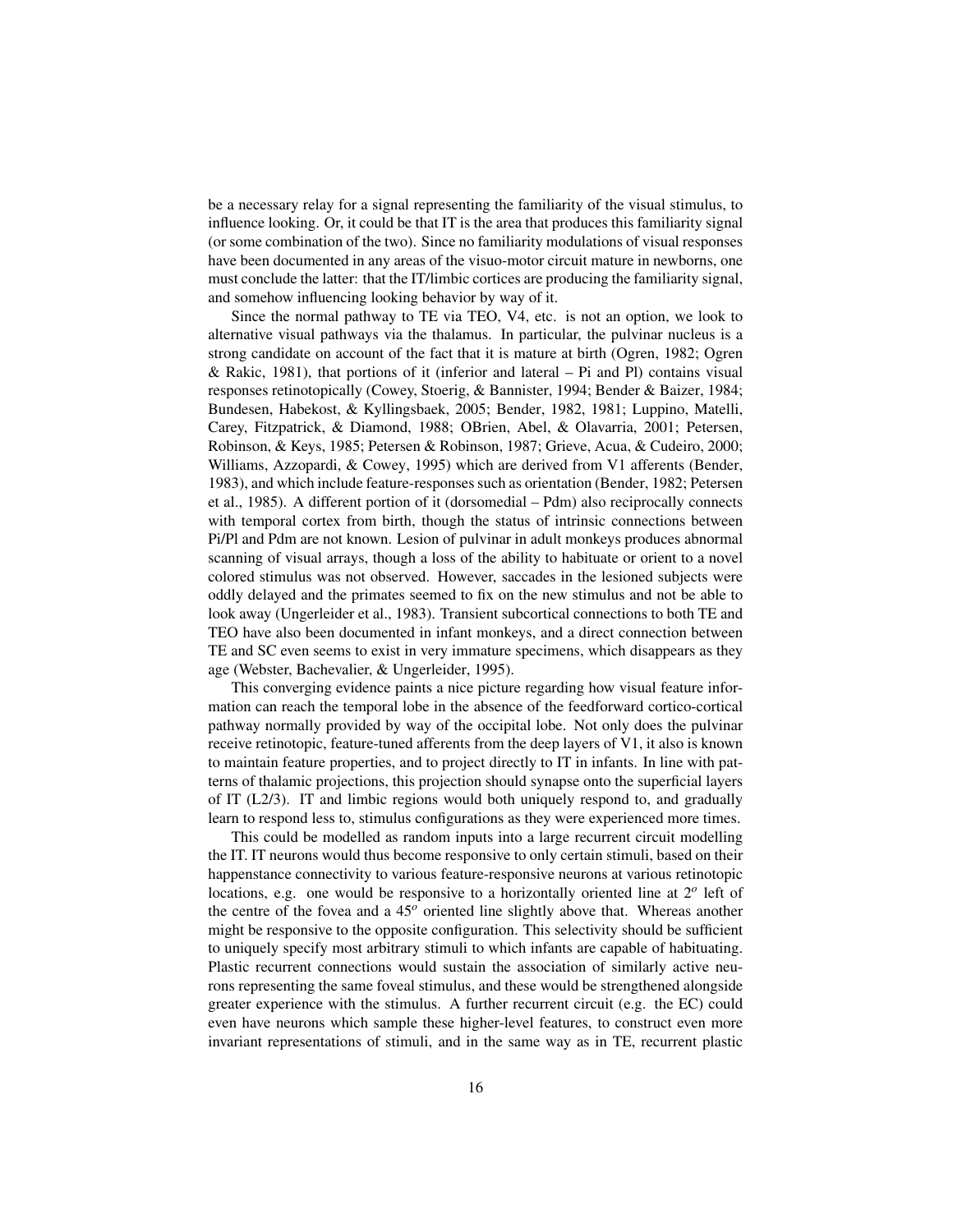connections with neurons that also sample auditory neurons would build amodal categories. In order for these to be produced, amodal synchrony between the stimuli would be necessary, thus explaining the observed synchrony requirement. Note that the mechanisms described above are simply more realistic implementations of the principle embodied in the model described in Veale, Schermerhorn, and Scheutz (2011).

#### 2.2 Mechanisms for Biasing Looking

The next step is to determine what factors combine to produce the measured looking times in habituation studies. In paired-comparison paradigm studies, do infants 1) show similar fixation lengths to both novel and familiar stimuli (once fixated), but modulate the probability of fixating either one in the first place? Or, are they 2) equally likely to fixate a stimulus, but then either fixate for longer or shorter periods based on the familiarity status of the stimulus?<sup>1</sup> These are empirical questions, and they have not, to the author's knowledge, been examined. However, the resulting answers can be used to infer properties of neural areas and connectivity responsible for the behavior. For example, if there is a bias for infants to look towards familiar or novel stimuli differently in the first place, this implies that there is a function which is able to recognize stimuli in the periphery (and thus modulate the probability of looking at them). The neural circuitry for this would necessarily be complex. This is in contrast to the method used in this paper and the previous model of visual habituation. This method involved modulating peripheral vision salience based *only* on visual features, and then having recognition to come into play only once a stimulus is foveated (modulating the amount of time spent looking at it, for example). A hybrid of the two would involve linearly separable recognition of only visual features of stimuli, which could be biased in the periphery (there is evidence of such separability of features impacting looking time in infants by Cohen, Gelber, and Lazar (1971)). This hybrid method would not work for stimuli that were defined by complex contours, however. As is always the case, more empirical research is needed to decide between the myriad possible explanations.

For simplicity's sake, the current discussion will move forward under the simpler assumption above: that looking time is modulated only by foveal stimulation (relative to peripheral stimulation), and that the peripheral visual field is in principle unmodulated by the familiarity status of its denizens.

The task now becomes the characterization of neural substrates that are mature in newborns and which can perform this modulation based on IT activity from foveal stimulation. Based on tangential evidence relating baseline arousal state to habituation performance in infants (Gardner, Karmel, & Flory, 2003; Geva, Gardner, & Karmel, 1999; Gardner & Karmel, 1995; Karmel, Gardner, & Magnano, 1991; Gardner & Karmel, 1984; Gardner & Turkewitz, 1982), and knowledge of the extensive connectivity of the reticular formation to limbic cortices and subcortical structures (Doty, 1995), and in particular evidence regarding the role of acetylcholine (ACh) in arousal and even in STDP learning (Hasselmo, 2006), we move forward with the hypothesis that reticular-cholinergic-mediated arousal is the mechanism of modulating the probability

<sup>&</sup>lt;sup>1</sup>This could be tested by using two salience-matched stimuli, familiarizing the subject to one of them, and then using e.g. a forced-choice looking paradigm.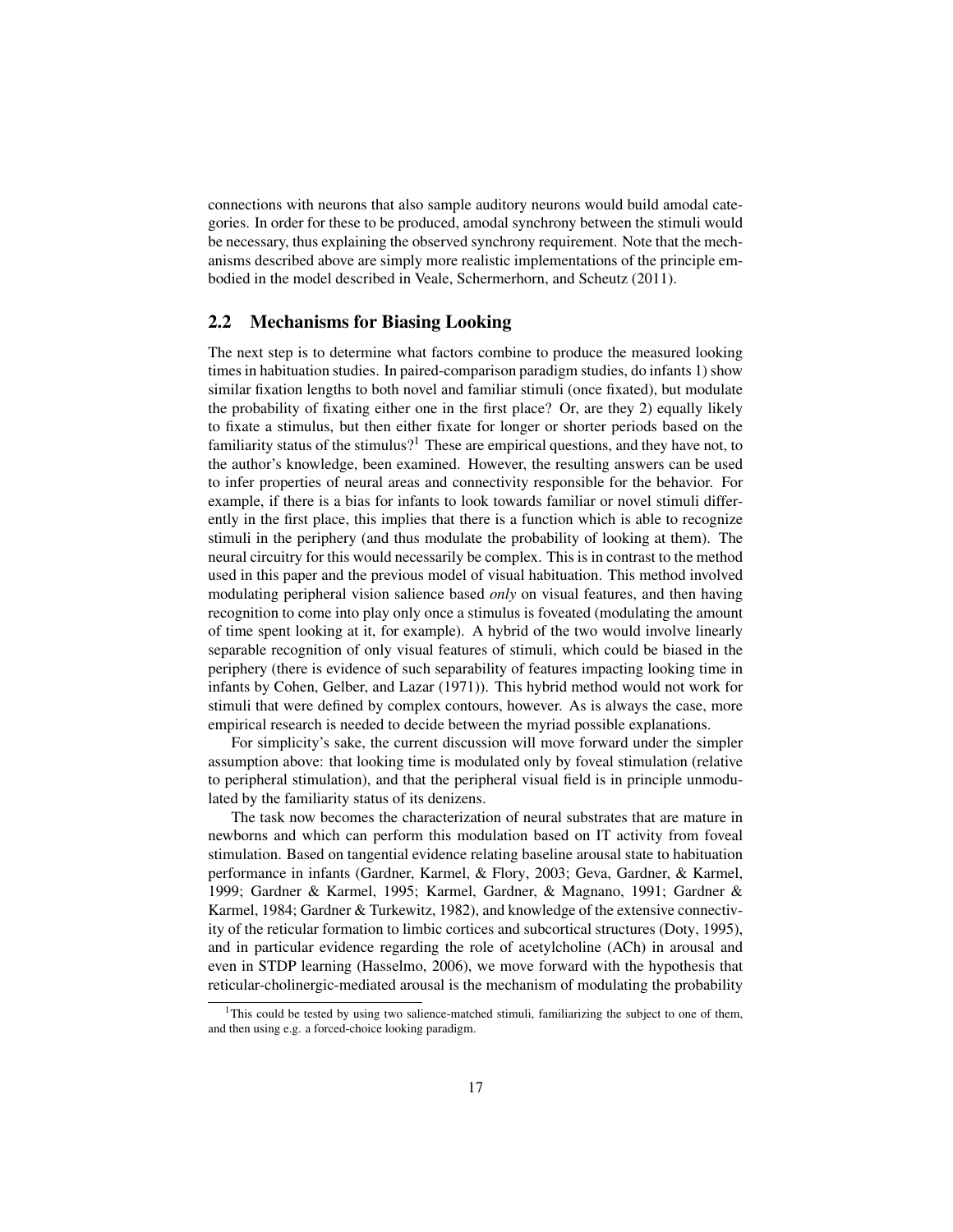of breaking fixation. Furthermore, the level of this ACh-mediated arousal, and thus the level of modulation, is modulated in a feedback loop by the very limbic and inferotemporal structures that mediate the production of stimulus-responsive representations as described above. This arousal could also be influenced by non-familiarity effects, such as stimulus salience or complexity, or by innate or learned stimulus valence, via other or identical neural pathways. Indeed, this is precisely the mechanism modelled in the simple visuo-motor system described in Section 1, wherein the level of foveal activity modulates the mean/variance of SNr inhibition into dSC – resulting in longer looks on average to more complex foveal stimuli.

There are two possible ways that this arousal-mediated mechanism could influence overt looking. One, it could modulate the probability of dSC firing based on excitatory mechanisms, such as recruitment of nicotinic receptors in dSC via ACh, thus ungating the normally locked sSC afferentation and increasing the probability of bursting in tectoreticular projection neurons (Aizawa et al., 1999; Kobayashi & Isa, 2002; Isa, 2002). Alternatively, it could modulate the probability of dSC firing via disinhibitory mechanisms, since the basal ganglia (CD) are known to receive strong reticular afferents, and also to recieve direct projections from IT areas such as TE; CD is known to have an effect on eye movements by way of SNr (cf. Section 1.4). This latter pathway could actually be implemented without changes in arousal, but simply by way of the direct connection from TE to CD, which shows visual responses and habituation of those visual responses (Hikosaka et al., 1989b). However, the previous observation that (at least via the striatal-nigro-tectal pathway) these are not at play during spontaneous saccades, but only during learned/trained saccade tasks, implies that this is not the pathway at work in newborn infants. The possibility cannot be ignored that other pathways are responsible, for instance CD acting as simply a relay to SNc, RF, etc., which in turn modulate arousal and then influence looking via the excitatory mechanism described above. Further understanding regarding how the arousal mechanism is influenced by CD versus IT activity will need to be examined for an informed decision to be made regarding that portion of the model – in the meantime, the two are not sufficiently at odds to preempt implementation or significant functioning of the model.

Thus, it is possible to paint a very plausible and neurodevelopmentally sound picture of how the visuo-motor system implemented and tested in (Veale, 2013) can be extended to account for both unimodal visual and multimodal habituation. The principles for producing phenomena such as the synchrony constraint, and gaze constraints are presented and tested in the previous work of Veale et al. (2011), thus lending credibility to the hypothesis. However, the proposed neuro-robotic model extends previous results in several important ways. It extends previous neuro-robotic models by providing more realistic visuo-motor circuits, and also a method by which familiarity status of complex stimuli can be learned, and then bias overt looking times to match human and primate data. Being a neuro-robotic model, it extends previous computational models of infant habituation (Sirois & Mareschal, 2004, 2002; Shoner & Thelen, 2006; O'Reilly & Rudy, 2001, 2000) by implementing the gritty details of sensory-interface (in both auditory and visual modalities) with the real world, as biologically realistic neural circuits which lend themselves to direct comparison with empirical data from real organisms.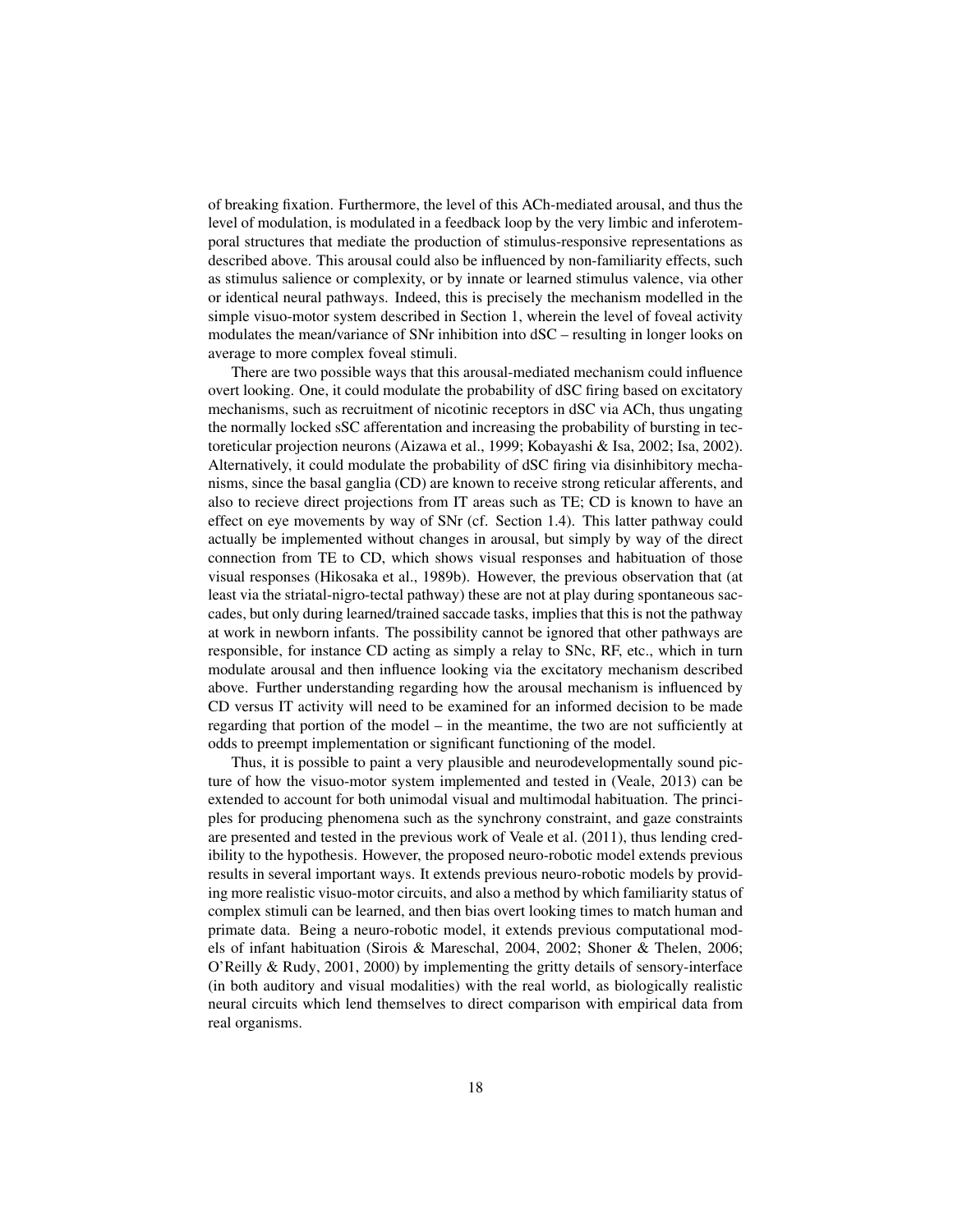## References

- Abramov, I., Gordon, J., Hendrickson, a., Hainline, L., Dobson, V., & LaBossiere, E. (1982). The retina of the newborn human infant. *Science*, *217*(4556), 265-267.
- Aizawa, H., Kobayashi, Y., Yamamoto, M., & Isa, T. (1999). Injection of nicotine into the superior colliculus facilitates occurrence of express saccades in monkeys. *Journal of neurophysiology*, *82*(3), 1642-1646.
- Albano, J., Mishkin, M., Westbrook, L., & Wurtz, R. (1982). Visuomotor deficits following ablation of monkey superior colliculus. *Journal of neurophysiology*, *48*(2), 338-351.
- Alvarado, M. C., & Bachevalier, J. (2000). Revisiting the maturation of medial temporal lobe memory functions in primates. *Learning and Memory*, *7*, 244-256.
- Bachevalier, J. (2001). Neural bases of memory development: insights from neuropsychological studies in primates. In C. A. Nelson & M. Luciana (Eds.), *Handbook of developmental cognitive neuroscience* (p. 365-379). MIT Press.
- Bachevalier, J., Brickson, M., & Hagger, C. (1993). Limbic-dependent recognition memory in monkeys develops early in infancy. *NeuroReport*, *4*, 77-80.
- Bachevalier, J., Brickson, M., Hagger, C., & Mishkin, M. (1990). Age and sex differences in the effects of selective temporal lobe lesion on the formation of visual discrimination habits in rhesus monkeys (macaca mulatta). *Behavioral neuroscience*, *104*(6), 885.
- Bachevalier, J., & Vargha-Khadem, F. (2005). The primate hippocampus: ontogeny, early insult and memory. *Current Opinion in Neurbiology*, *15*, 168-174.
- Bender, D. B. (1981). Retinotopic organization of macaque pulvinar. *Journal of neurophysiology*, *46*(3), 672-693.
- Bender, D. B. (1982). Receptive-field properties of neurons in the macaque inferior pulvinar. *Journal of neurophysiology*, *48*(1), 1-17.
- Bender, D. B. (1983). Visual activation of neurons in the primate pulvinar depends on cortex but not colliculus. *Brain research*, *279*, 258-261.
- Bender, D. B., & Baizer, J. S. (1984). Anterograde degeneration in the superior colliculus following kainic acid and radiofrequency lesions of the macaque pulvinar. *The Journal of comparative neurology*, *228*(2), 284-98.
- Benevento, L. (1976). The cortical projections of the inferior pulvinar and adjacent lateral pulvinar in the rhesus monkey (macaca mulata): an autoradiographic study. *Brain Research*, *108*, 1-24.
- Bergeron, A., & Guitton, D. (2002). In multiple-step gaze shifts: Omnipause (opns) and collicular fixation neurons encode gaze position error; opns gate saccades. *Journal of Neurophysiology*, *88*, 1726-1742.
- Bourne, J. a., Warner, C. E., & Rosa, M. G. P. (2005). Topographic and laminar maturation of striate cortex in early postnatal marmoset monkeys, as revealed by neurofilament immunohistochemistry. *Cerebral cortex*, *15*(6), 740-748.
- Buffalo, E., Ramus, S. J., Clark, R. E., Teng, E., Squire, L. R., & Zola, S. M. (1999). Dissociation between the effects of damage to perirhinal cortex and area te. *Learning and memory*, *6*, 572-599.
- Bundesen, C., Habekost, T., & Kyllingsbaek, S. (2005). A neural theory of visual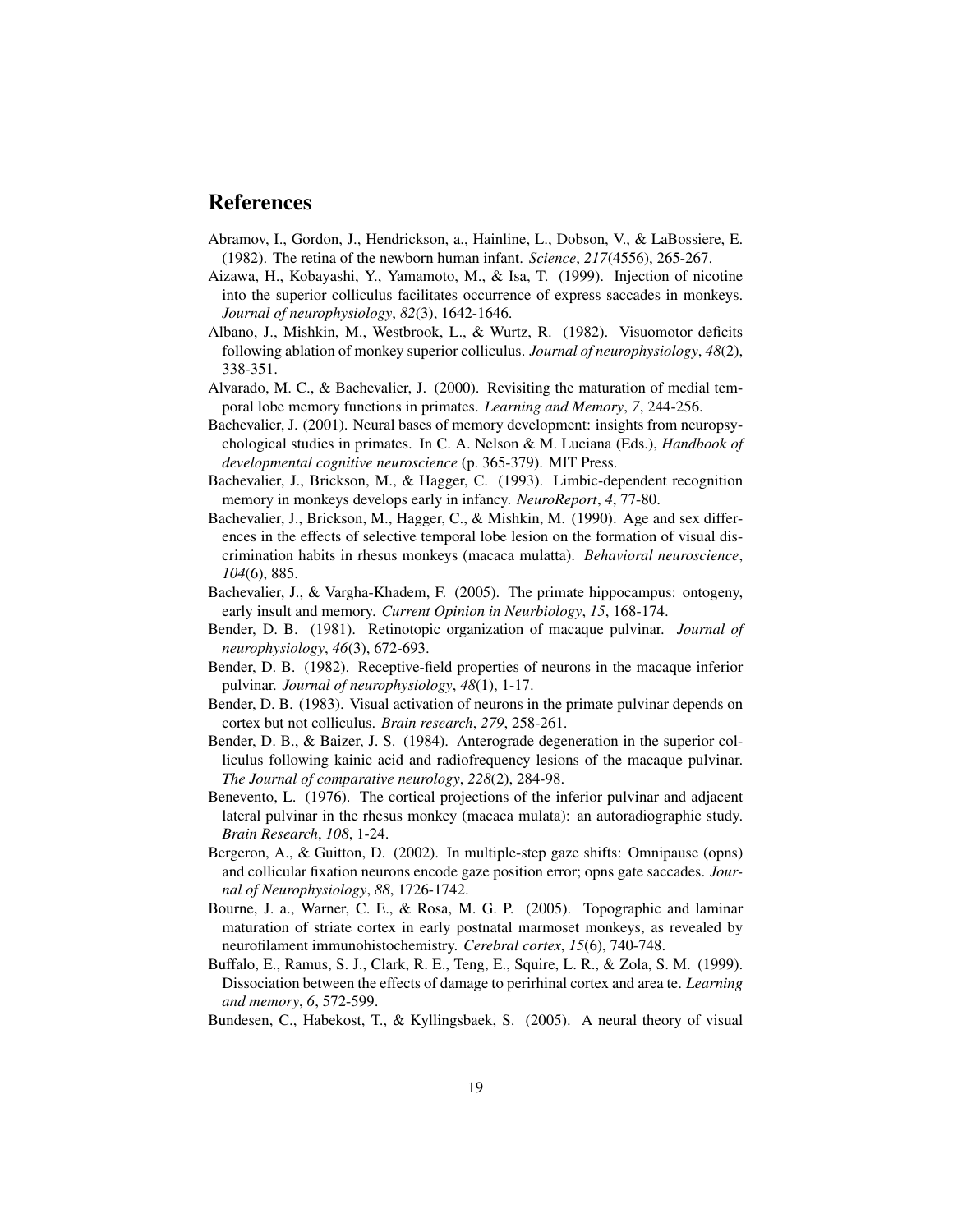attention: bridging cognition and neurophysiology. *Psychological review*, *112*(2), 291-328.

- Burkhalter, a., Bernardo, K. L., & Charles, V. (1993). Development of local circuits in human visual cortex. *The Journal of neuroscience*, *13*(5), 1916-31.
- Buttner-Ennever, J. A., & Horn, A. K. (1997). Anatomical substrates of oculomotor control. *Current Opinion in Neurobiology*, *7*, 872-879.
- Campos, M., Cherian, A., & Segraves, M. (2006). Effects of eye position upon activity of neurons in macaque superior colliculus. *Journal of neurophysiology*, *95*(1), 505- 526.
- Cohen, L. B., Gelber, E. R., & Lazar, M. A. (1971). Infant habituation and generalization to differing degrees of stimulus novelty. *Journal of Experimental Child Psychology*, *11*, 379-389.
- Cowey, A., Stoerig, P., & Bannister, M. (1994). Retinal ganglion cells labelled from the pulvinar nucleus in macaque monkeys. *Neuroscience*, *61*(3), 691-705.
- Croner, L. J., & Kaplan, E. (1995). Receptive fields of p and m ganglion cells across the primate retina. *Vision research*, *35*(1), 7-24.
- Diller, L., Packer, O. S., Verweij, J., McMahon, M. J., Williams, D. R., & Dacey, D. M. (2004). L and m cone contributions to the midget and parasol ganglion cell receptive fields of macaque monkey retina. *The Journal of neuroscience*, *24*(5), 1079-1088.
- Doty, R. W. (1995). Brainstem influences on forebrain processes, including memory. In N. E. Spear, L. P. Spear, M. L. Woodruff, & R. L. Isaacson (Eds.), *Neurobehavioral plasticity: learning, development, and response to brain insults* (p. 349-370). Erlbaum.
- Everling, S., Par, M., Dorris, M., & Munoz, D. (1998). Comparison of the discharge characteristics of brain stem omnipause neurons and superior colliculus fixation neurons in monkey: implications for control of fixation and saccade behavior. *Journal of Neurophysiology*, *79*(2), 511.
- Finlay, B. L., Schiller, P. H., & Volman, S. F. (1976). Quantitative studies of single-cell properties in monkey striate cortex. iv. corticotectal cells. *Journal of neurophysiology*, *39*(6), 1352-1361.
- Fuchs, A. F., Kaneko, C. R. S., & Scudder, C. A. (1985). Brainstem control of saccadic eye movements. *Annual Review of Neuroscience*, *8*, 307-337.
- Gabriele, M. L., Smoot, J. E., Jiang, H., Stein, B. E., & McHaffie, J. G. (2006). Early establishment of adult-like nigrotectal architecture in the neonatal cat: a doublelabeling study using carbocyanine dyes. *Neuroscience*, *137*(4), 1309-1319.
- Gandhi, N. J., Barton, E. J., & Sparks, D. L. (2008). Coordination of eye and head components of movements evoked by stimulation of the paramedian pontine reticular formation. *Experimental Brain Research*, *189*, 35-47.
- Gardner, J. M., & Karmel, B. Z. (1984). Arousal effects on visual preferences in neonates. *Developmental Psychology*, *20*(3), 374-377.
- Gardner, J. M., & Karmel, B. Z. (1995). Development of arousal-modulated visual preferences in early infancy. *Developmental Psychology*, *31*(3), 473-482.
- Gardner, J. M., Karmel, B. Z., & Flory, M. J. (2003). Arousal modulation of neonatal visual attention: Implications for development. In S. Saroci (Ed.), *Perspectives on fundamental processes in intellectual functioning: Vol. 2. visual information processing and individual differences.* Ablex, JAI.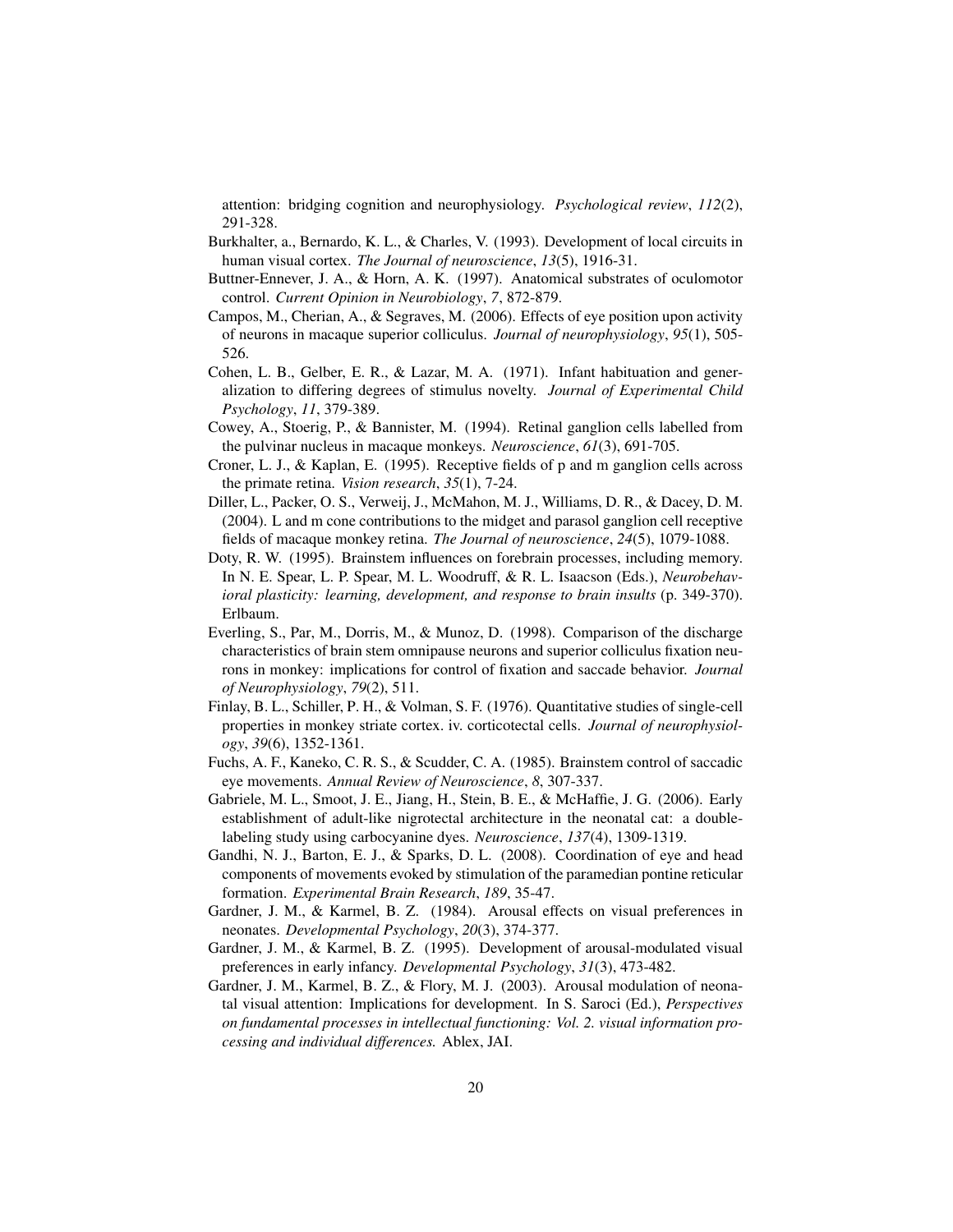- Gardner, J. M., & Turkewitz, G. (1982). The effect of arousal level on visual preferences in preterm infants. *Infant Behavior and Development*, *5*(2-4), 369-385.
- Geva, R., Gardner, J. M., & Karmel, B. Z. (1999). Feeding-based arousal effects on visual recognition memory in early infancy. *Developmental Psychology*, *35*(3), 640-650.
- Girard, B., & Berthoz, A. (2005). From brainstem to cortex: Computational models of saccade generation circuitry. *Progress in Neurobiology*, *77*, 215-251.
- Glimcher, P. W., & Sparks, D. L. (1992). Movement selection in advance of action in the superior colliculus. *Nature*, *355*, 542-545.
- Glimcher, P. W., & Sparks, D. L. (1993). Effects of low-frequency stimulation of the superior colliculus on spontaneous and visually guided saccades. *Journal of neurophysiology*, *69*(3), 953-64.
- Grieve, K. L., Acua, C., & Cudeiro, J. (2000). The primate pulvinar nuclei: vision and action. *Trends in neurosciences*, *23*(1), 35-39.
- Guitton, D., Bergeron, A., Choi, W. Y., & Matsuo, S. (2003). On the feedback control of orienting gaze shifts made with eye and head movements. *Progress in Brain Research*, *142*, 55-68.
- Gutierrez, C., & Cusick, C. G. (1997). Area v1 in macaque monkeys projects to multiple histochemically defined subdivisions of the inferior pulvinar complex. *Brain research*, *765*(2), 349-356.
- Hasselmo, M. E. (2006). The role of acetylcholine in learning and memory. *Current opinion in neurobiology*, *16*, 710-715.
- Herzog, A. (1976). Temporal neocortical afferent connections to the amygdala in the rhesus monkey. *Brain Research*, *115*, 57-69.
- Hickey, T. (1977). Postnatal development of the human lateral geniculate nucleus: Relationship to a critical period for the visual system. *Science*, *198*(4319), 836.
- Hikosaka, O., Sakamoto, M., & Usui, S. (1989a). Functional properties of monkey caudate neurons i. activities related to saccadic eye movements. *Journal of Neurophysiology*, *61*(4), 780-798.
- Hikosaka, O., Sakamoto, M., & Usui, S. (1989b). Functional properties of monkey caudate neurons ii. visual and auditory responses. *Journal of Neurophysiology*, *61*(4), 799-813.
- Hikosaka, O., Takikawa, Y., & Kawagoe, R. (2000). Role of the basal ganglia in the control of purposive saccadic eye movements. *Physiological Reviews*, *80*(3), 953- 978.
- Hikosaka, O., & Wurtz, R. H. (1983a). Visual and oculomotor functions of monkey substantia nigra pars reticulata. iii. memory-contingent visual and saccade responses. *Journal of Neurophysiology*, *49*(5), 1268-1284.
- Hikosaka, O., & Wurtz, R. H. (1983b). Visual and oculomotor functions of monkey substantia nigra pars reticulata. ii. visual responses related to fixation of gaze. *Journal of Neurophysiology*, *49*(5), 1254-1267.
- Hikosaka, O., & Wurtz, R. H. (1983c). Visual and oculomotor functions of monkey substantia nigra pars reticulata. i. relation of visual and auditory responses to saccades. *Journal of Neurophysiology*, *49*(5), 1230-1253.
- Hikosaka, O., & Wurtz, R. H. (1983d). Visual and oculomotor functions of monkey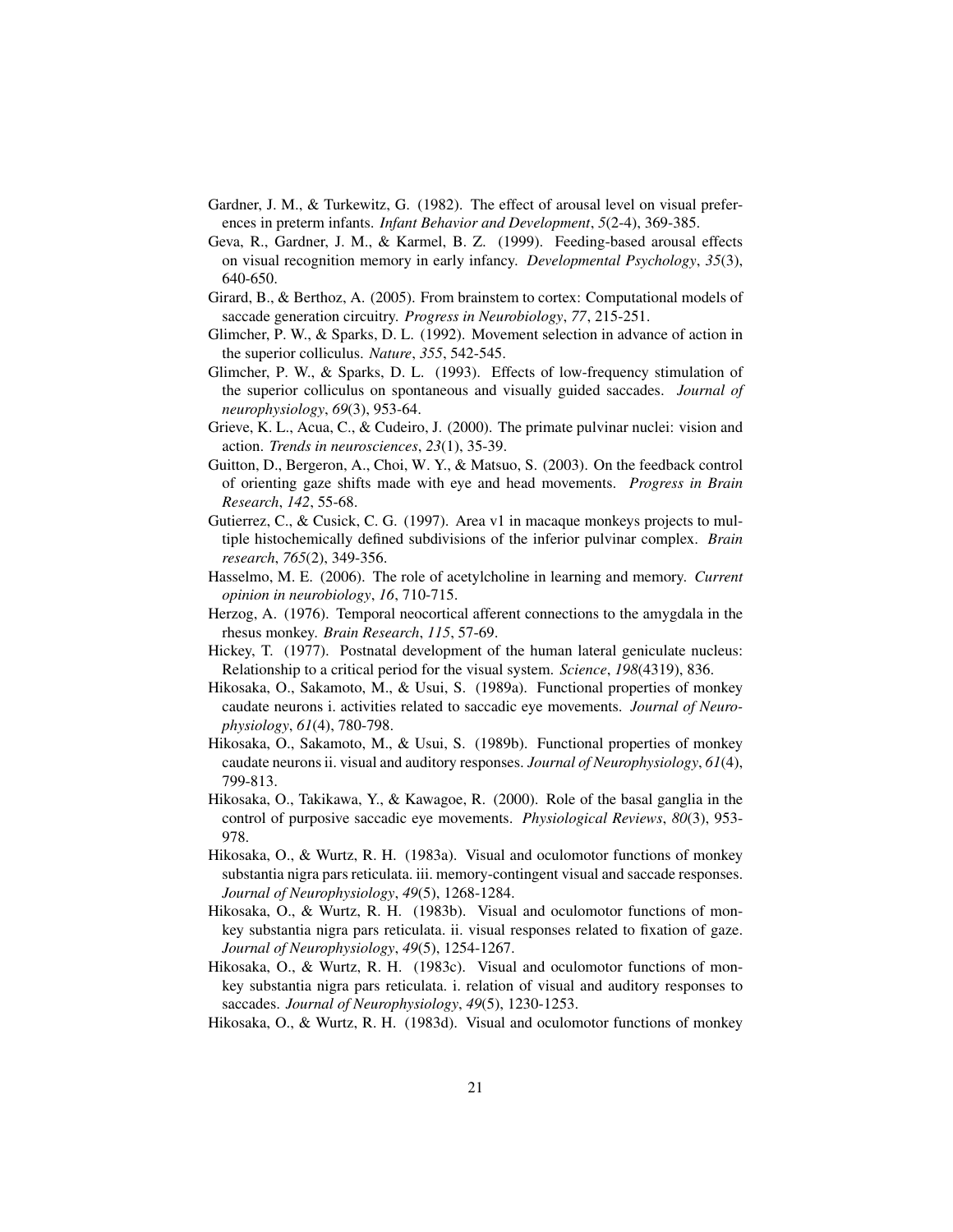substantia nigra pars reticulata. iv. relation of substantia nigra to superior colliculus. *Journal of Neurophysiology*, *49*(5), 1285-1301.

- Hikosaka, O., & Wurtz, R. H. (1985). Modifications of saccadic eye movements by gaba-related substances. ii. effects of muscimol in monkey substantia nigra pars reticulata. *Journal of Neurophysiology*, *53*(1), 292-308.
- Hitchcock, P. F., & Hickey, T. L. (1980). Prenatal development of the human lateral geniculate nucleus. *The Journal of comparative neurology*, *194*(2), 395-411.
- Hoesen, G. W. van, & Pandya, D. N. (1975). Some connections of the entorhinal (area 28) and perirhinal (area 35) cortices of the rhesus monkey i: Temporal lobe afferents. *Brain Research*, *95*, 1-24.
- Horn, A. K. (2006). The reticular formation. *Progress in Brain Research*, *151*, 127- 155.
- Ibbotson, M. R., & Dreher, B. (2005). Visual functions of the retinorecipient nuclei in the midbrain, pretectum, and ventral thalamus of primates. In J. Kremers (Ed.), *The primate visual system: A comparative approach* (p. 213-265). John Wiley and Sons.
- Isa, T. (2002). Intrinsic processing in the mammalian superior colliculus. *Current Opinion in Neurobiology*, *12*, 668-677.
- Isa, T., & Sparks, D. L. (2006). Microcircuit of the superior colliculus: A neuronal machine that determines timing and endpoint of saccadic eye movements. In S. Grillner & A. Graybiel (Eds.), *Microcircuits: The interface between neurons and global brain function* (p. 5-34). MIT Press.
- Isa, T., & Yoshida, M. (2009). Exploring the superior colliculus in vitro. *Journal of Neurophysiology*, *102*, 2581-2593.
- Iwai, E., Yukie, M., Suyama, H., & Shirakawa, S. (1987). Amygdalar connections with middle and inferior temporal gyri of the monkey. *Neuroscience letters*, *83*, 25-29.
- Izhikevich, E. M. (2010). Hybrid spiking models. *Philosophical transactions. Series A, Mathematical, physical, and engineering sciences*, *368*, 5061-5070.
- Izhikevich, E. M., Gally, J. a., & Edelman, G. M. (2004). Spike-timing dynamics of neuronal groups. *Cerebral cortex*, *14*(8), 933-944.
- Jacoby, R., Stafford, D., Kouyama, N., & Marshak, D. (1996). Synaptic inputs to on parasol ganglion cells in the primate retina. *The Journal of neuroscience*, *16*(24), 8041-8056.
- Jiang, H., Stein, B. E., & McHaffie, J. G. (2003). Opposing basal ganglia processes shape midbrain visuomotor activity bilaterally. *Nature*, *423*, 982-986.
- Johnson, M. H. (1995). The development of visual attention: A cognitive neuroscience perspective. In M. S. Gazzaniga (Ed.), *The cognitive neurosciences* (p. 735-747). MIT Press.
- Kajiwara, R., Takashima, I., Mimura, Y., Witter, M. P., & Iijima, T. (2003). Amygdala input promotes spread of excitatory neural activity from perirhinal cortex to the entorhinalhippocampal circuit. *Journal of Neurophysiology*, *89*, 2176-2184.
- Karmel, B. Z., Gardner, J. M., & Magnano, C. L. (1991). Attention and arousal in early infancy. In M. J. S. Weiss & P. R. Zelazo (Eds.), *Newborn attention: Biological constraints and the influence of experience* (p. 339-376). Ablex.
- Kato, R., Grantyn, A., Dalezios, Y., & Moschovakis, A. (2006). The local loop of the saccadic system closes downstream of the superior colliculus. *Neuroscience*, *143*, 319-337.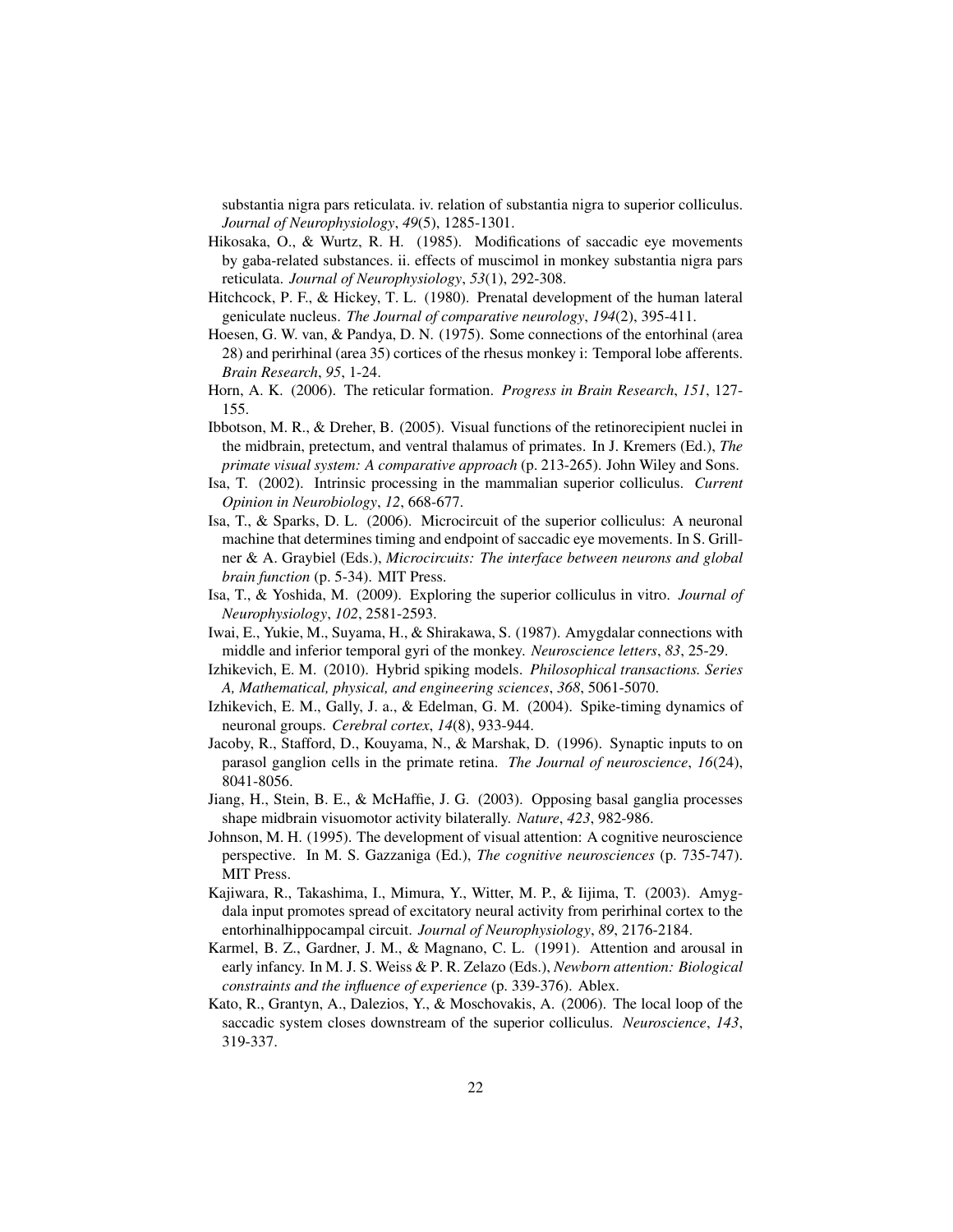- Kemp, J., & Powell, T. (1970). The cortico-striate projection in the monkey. *Brain*, *93*, 525-546.
- Kim, U., Gregory, E., & Hall, W. C. (1992). Pathway from the zona incerta to the superior colliculus in the rat. *The Journal of comparative neurology*, *321*, 555-575.
- Kobayashi, Y., & Isa, T. (2002). Sensory-motor gating and cognitive control by the brainstem cholinergic system. *Neural networks*, *15*, 731-741.
- Kostovic, I., & Rakic, P. (1984). Development of prestriate visual projections in the monkey and human fetal cerebrum revealed by transient cholinesterase staining. *The Journal of neuroscience*, *4*(1), 25-42.
- La Vail, M. M., Rapaport, D. H., & Rakic, P. (1991). Cytogenesis in the monkey retina. *The Journal of comparative neurology*, *309*(1), 86-114.
- Lee, B. B., Kremers, J., & Yeh, T. (1998). Receptive fields of primate retinal ganglion cells studied with a novel technique. *Visual neuroscience*, *15*(1), 161-175.
- Li, L., & Miller, E. K. (1993). The representation of stimulus familiarity in anterior inferior temporal cortex. *Neurophysiology*, *69*(6).
- Li, Z. (2002). A saliency map in primary visual cortex. *Trends in Cognitive Sciences*, *6*(1), 9-16.
- Luppino, G., Matelli, M., Carey, R. G., Fitzpatrick, D., & Diamond, I. T. (1988). New view of the organization of the pulvinar nucleus in tupaia as revealed by tectopulvinar and pulvinar-cortical projections. *The Journal of comparative neurology*, *273*(1), 67- 86.
- Ma, T. (1996). Saccade-related omnivectoral pause neurons in the primate zona incerta. *Neuroreport*, *7*, 2713.
- Ma, T. P., Hu, X. J., Anavi, Y., & Rafols, J. (1992). Organization of the zona incerta in the macaque: a nissl and golgi study. *The Journal of comparative neurology*, *320*(3), 273-290.
- Maass, W., Natschlager, T., & Markram, H. (2002). Real–time computing without stable states: A new framework for neural computation based on perturbations. *Neural Computation*, *14*(11), 2531-2560.
- Masland, R. H. (2001). The fundamental plan of the retina. *Nature neuroscience*, *4*(9), 877-886.
- May, P. (2006). The mammalian superior colliculus: laminar structure and connections. *Progress in Brain Research*, *151*, 321-378.
- May, P. J., Sun, W., & Hall, W. C. (1997). Reciprocal connections between the zona incerta and the pretectum and superior colliculus of the cat. *Neuroscience*, *77*(4), 1091-1114.
- Meissirel, C., Wikler, K., Chalupa, L., & Rakic, P. (1997). Early divergence of magnocellular and parvocellular functional subsystems in the embryonic primate visual system. *Proceedings of the National Academy of Sciences*, *94*(11), 5900.
- Miller, E., Gochin, P., & Gross, C. (1991). Habituation-like decrease in the responses of neurons in inferior temporal cortex of the macaque. *Vision Neuroscience*, *7*(4), 357-362.
- Miller, E. K., Li, L., & Desimone, R. (1991). A neural mechanism for working and recognition memory in inferior temporal cortex. *Science*, *254*(5036), 1377-1379.
- Mitrofanis, J. (2005). Some certainty for the zone of uncertainty? exploring the function of the zona incerta. *Neuroscience*, *130*(1), 1-15.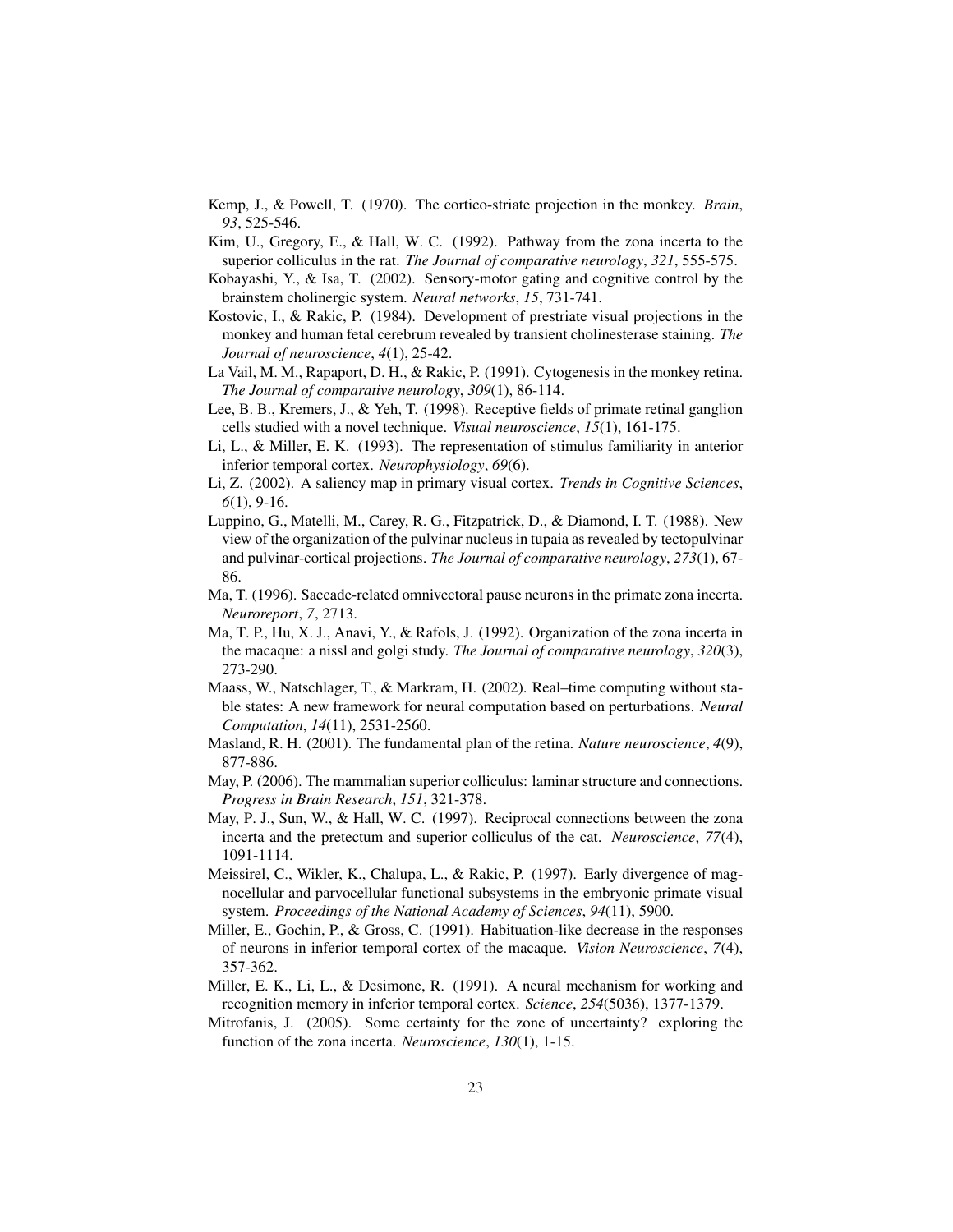- Morrison, A., Aertsen, A., & Diesmann, M. (2007). Spike-timing-dependent plasticity in balanced random networks. *Neural Computation*, *19*, 1437-1467.
- Mrzljak, L., Uylings, H., & Kostovic, I. (1992). Prenatal development of neurons in the human prefrontal cortex: Ii. a quantitative golgi study. *The Journal of* , *496*, 485-496.
- Mrzljak, L., Uylings, H. B., Kostovic, I., & Van Eden, C. G. (1988). Prenatal development of neurons in the human prefrontal cortex: I. a qualitative golgi study. *The Journal of comparative neurology*, *271*(3), 355-386.
- Mrzljak, L., Uylings, H. B., Van Eden, C. G., & Juds, M. (1990). Neuronal development in human prefrontal cortex in prenatal and postnatal stages. *Progress in brain research*, *85*, 185-222.
- Munoz, D. P. (2002). Commentary: Saccadic eye movements: Overview of neural circuitry. *Progress in Brain Research*, *140*, 89-96.
- Munoz, D. P., Dorris, M. C., Par, M., & Everling, S. (2000). On your mark, get set: Brainstem circuitry underlying saccadic initiation. *Canadian Journal of Physiological Pharmacology*, *78*, 934-944.
- Munoz, D. P., & Fecteau, J. H. (2002). Vying for dominance: dynamic interactions control visual fixation and saccade initiation in the superior colliculus. *Progress in Brain Research*, *140*, 3-19.
- Munoz, D. P., & Istvan, P. J. (1998). Lateral inhibitory interactions in the intermediate layers of the monkey superior colliculus. *Journal of Neurophysiology*, *79*, 1193- 1209.
- Munoz, D. P., & Wurtz, R. H. (1992). Role of the rostral superior colliculus in active visual fixation and execution of express saccades. *Journal of Neurophysiology*, *67*(4), 1000-1002.
- Munoz, D. P., & Wurtz, R. H. (1993a). Fixation cells in monkey superior colliculus i. characteristics of cell discharge. *Journal of Neurophysiology*, *70*(2), 559-575.
- Munoz, D. P., & Wurtz, R. H. (1993b). Fixation cells in monkey superior colliculus ii: Reversible activation and deactivation. *Journal of Neurophysiology*, *70*(2), 576-589.
- Munoz, D. P., & Wurtz, R. H. (1995a). Saccade-related activity in monkey superior colliculus i. characteristics of burst and buildup cells. *Journal of Neurophysiology*, *73*(6), 2313-2333.
- Munoz, D. P., & Wurtz, R. H. (1995b). Saccade-related activity in monkey superior colliculus ii. spread of activity during saccades. *Journal of Neurophysiology*, *73*(6), 2334-2348.
- Nakamura, K., & Kubota, K. (1996). The primate temporal pole: its putative role in object recognition and memory. *Behavioural brain research*, *77*, 53-77.
- Nemanic, S., Alvarado, M. C., & Bachevalier, J. (2004). The hippocampal/parahippocampal regions and recognition memory: insights from visual paired comparison versus object-delayed nonmatching in monkeys. *The Journal of neuroscience*, *24*(8), 2013-2026.
- Ogren, M. P. (1982). The development of the primate pulvinar. In E. Armstrong  $\&$ D. Falk (Eds.), *Primate brain evolution: methods and concepts* (p. 113-129). Plenum Press.
- Ogren, M. P., & Rakic, P. (1981). The prenatal development of the pulvinar in the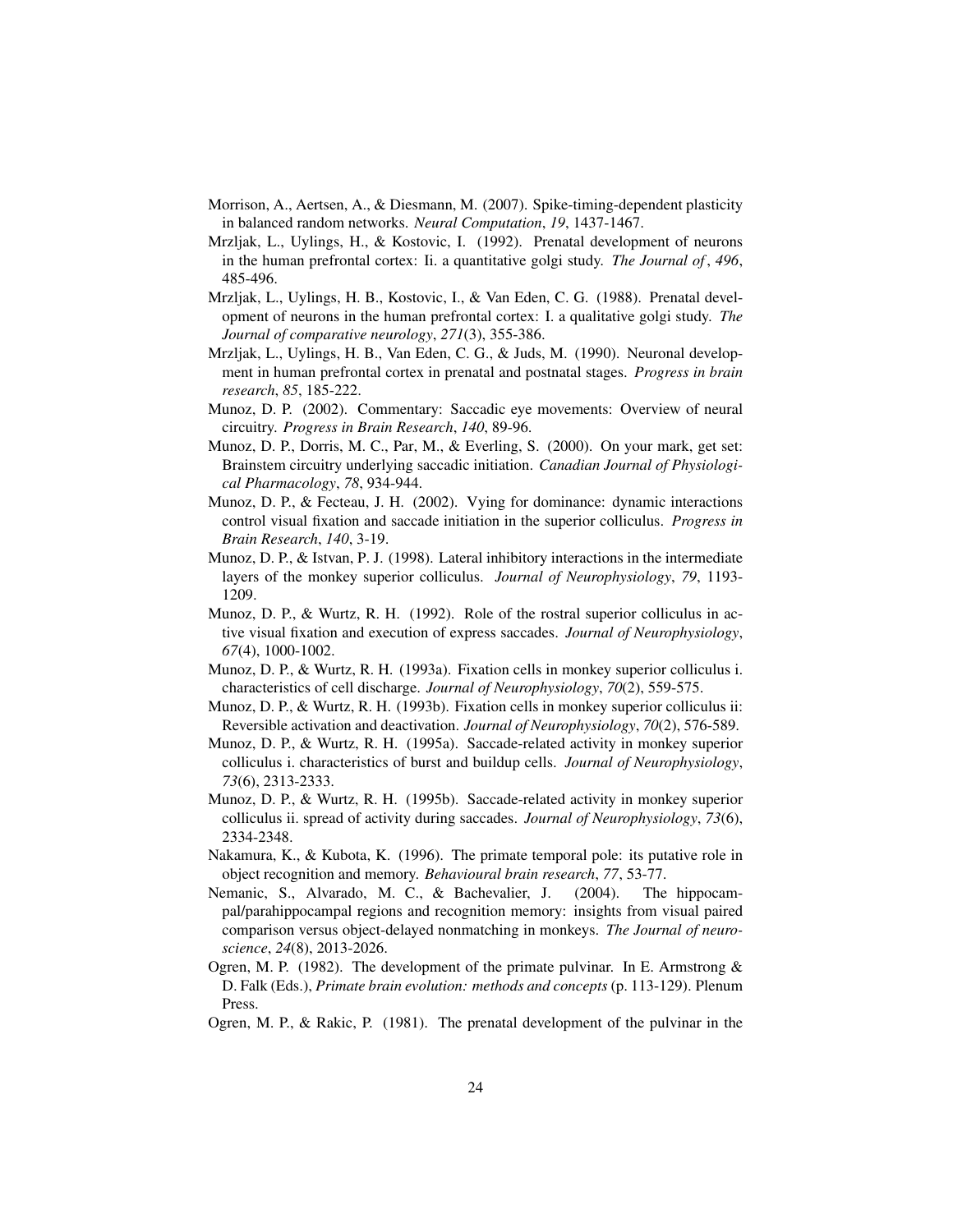monkey: 3 h-thymidine autoradiographic and morphometric analyses. *Anatomy and embryology*, *162*(1), 1-20.

- O'Reilly, R. C., & Rudy, J. W. (2000). Computational principles of learning in the neocortex and hippocampus. *Hippocampus*, *10*, 389-397.
- O'Reilly, R. C., & Rudy, J. W. (2001). Conjunctive representations in learning and memory: Principles of cortical and hippocampal function. *Psychological Review*, *108*, 311-345.
- OBrien, B. J., Abel, P. L., & Olavarria, J. F. (2001). The retinal input to calbindin-d28kdefined subdivisions in macaque inferior pulvinar. *Neuroscience letters*, *312*(3), 145- 8.
- Pascalis, O., & Bachevalier, J. (1999). Neonatal aspiration lesions of the hippocampal formation impair visual recognition memory when assesed by paired-comparison task but not by delayed nonmatching-to-sample task. *Hippocampus*, *6*, 609-616.
- Petersen, S. E., & Robinson, D. (1987). Contributions of the pulvinar to visual spatial attention. *Neuropsychologia*, *25*, 97-105.
- Petersen, S. E., Robinson, D. L., & Keys, W. (1985). Pulvinar nuclei of the behaving rhesus monkey: visual responses and their modulation. *Journal of neurophysiology*, *54*(4), 867-86.
- Phongphanphanee, P., Mizuno, F., Lee, P. H., Yanagawa, Y., Isa, T., & Hall, W. C. (2011).
	- *Journal of Neuroscience*, *31*(6), 1949–1954.
- Power, B. D., Leamey, C., & Mitrofanis, J. (2001). Evidence for a visual subsector within the zona incerta. *Visual neuroscience*, *18*(2), 179-186.
- Qu, J., Zhou, X., Zhu, H., Cheng, G., Ashwell, K. W., & Lu, F. (2006). Development of the human superior colliculus and the retinocollicular projection. *Experimental Eye Research*, *82*, 300-310.
- Rakic, P. (1977, Nov). Genesis of the dorsal lateral geniculate nucleus in the rhesus monkey: site and time of origin, kinetics of proliferation, routes of migration and pattern of distribution of neurons. *The Journal of comparative neurology*, *176*(1), 23-52.
- Rezak, M., & Benevento, L. (1979). A comparison of the organization of the projections of the dorsal lateral geniculate nucleus, the inferior pulvinar and adjacent lateral pulvinar to primary visual cortex (area 17) in the macaque monkey. *Brain Research*, *167*(1), 1940.
- Richert, M., Nageswaran, J. M., Dutt, N., & Krichmar, J. L. (2011). An efficient simulation environment for modeling large-scale cortical processing. *Frontiers in Neuroinformatics*, *5*(September), 1-15.
- Rodman, H. R. (1994). Development of inferior temporal cortex in the monkey. *Cerebral cortex*, *4*(5), 484-498.
- Romanowski, C. a., Mitchell, I. J., & Crossman, a. R. (1985). The organisation of the efferent projections of the zona incerta. *Journal of anatomy*, *143*, 75-95.
- Sanghera, M. K., Rolls, E. T., & Roper-Hall, a. (1979, Mar). Visual responses of neurons in the dorsolateral amygdala of the alert monkey. *Experimental neurology*, *63*(3), 610-626.
- Schall, J. D. (1995). Neural basis of saccade target selection. *Reviews in the Neurosciences*, *6*, 63-85.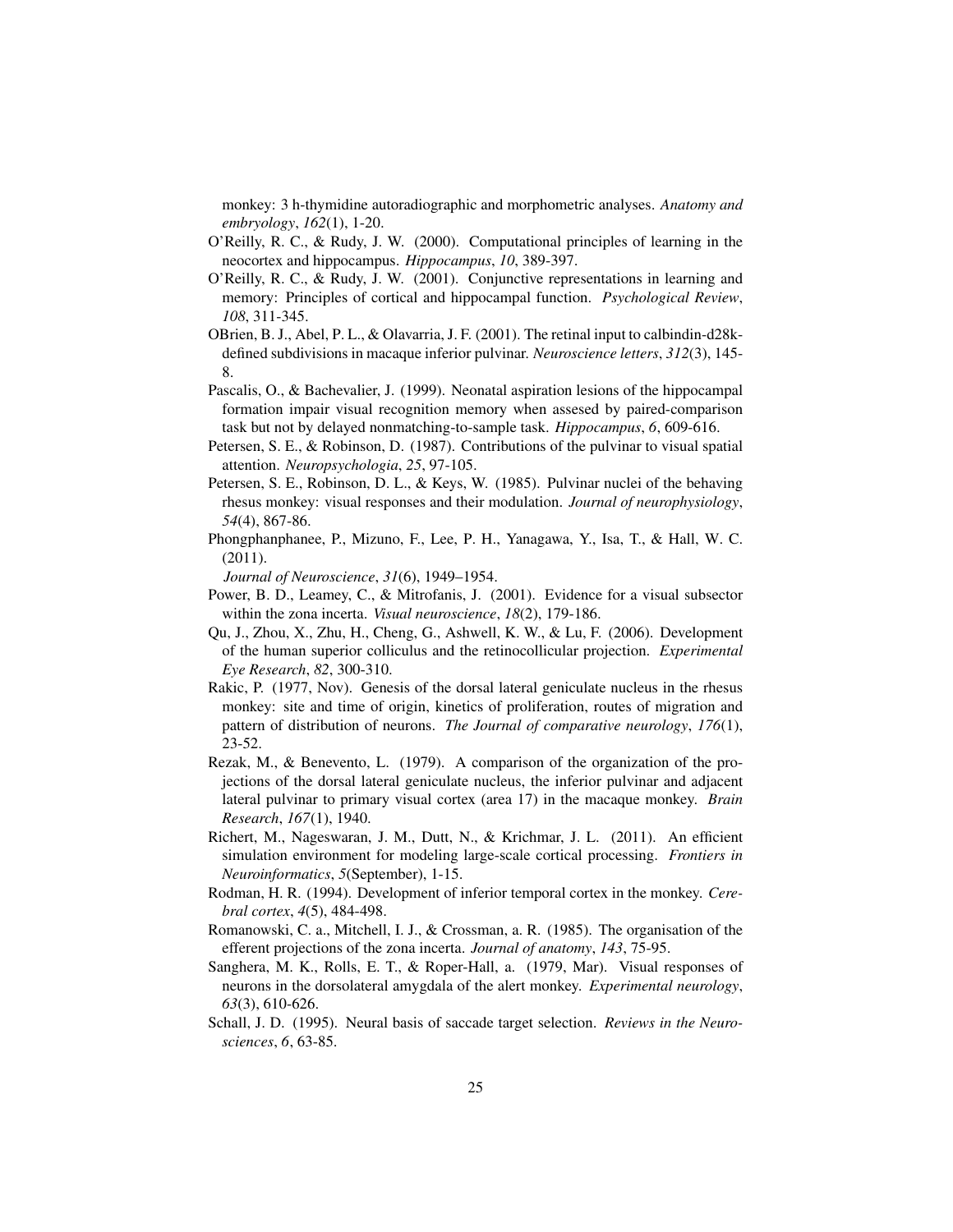- Schiller, P., Malpeli, J., & Schein, S. (1979). Composition of geniculostriate input to superior colliculus of the rhesus monkey. *Journal of Neurophysiology*, *42*(4), 1124- 1133.
- Schlag, J., & Schlag-Rey, M. (1984). Visuomotor functions of central thalamus in monkey. ii. unit activity related to visual events, targeting, and fixation. *Journal of neurophysiology*, *51*(6), 1175-1195.
- Schlag-Rey, M., & Schlag, J. (1984). Visuomotor functions of central thalamus in monkey. i. unit activity related to spontaneous eye movements. *Journal of neurophysiology*, *51*(6), 1149-1174.
- Scudder, C. A., Kaneko, C. R. S., & Fuchs, A. F. (2002). The brainstem burst generator for saccadic eye movements. *Experimental Brain Research*, *142*, 439-462.
- Seress, L. (2001). Morphological changes in human hippocampal formation from midgestation to early childhood. In C. A. Nelson & M. Luciana (Eds.), *Handbook of developmental cognitive neuroscience* (p. 45-58). MIT Press.
- Seress, L., Abraham, H., Tornoczeky, T., & Koszytolanyi, G. Y. (2001). Cell formation in the human hippocampal formation from mid-gestation to the late postnatal period. *Neuroscience*, *4*, 831-843.
- Shipp, S. (2003, Oct). The functional logic of cortico-pulvinar connections. *Philosophical transactions of the Royal Society of London*, *358*(1438), 1605-1624.
- Shoner, G., & Thelen, E. (2006). Using dynamic field theory to rethink infant habituation. *Psychological Review*, *113*(2), 273-299.
- Shupert, C., & Fuchs, A. F. (1988). The development of conjugate human eye movements. *Vision Research*, *28*(5), 585-596.
- Sirois, S., & Mareschal, D. (2002). Models of habituation in infancy. *TRENDS in cognitive science*, *6*(7), 293-298.
- Sirois, S., & Mareschal, D. (2004). An interacting systems model of infant habituation. *Journal of Cognitive Neuroscience*, *16*(8), 1352-1362.
- Soetedjo, R., Kaneko, C. R., & Fuchs, A. F. (2002). Evidence that the superior colliculus participates in the feedback control of saccadic eye movements. *Journal of Neurophysiology*, *87*, 679-695.
- Sparks, D. L., & Hu, X. (2006). Saccade initiation and the reliability of motor signals involved in the generation of saccadic eye movements. In *Percept, decision, action: Bridging the gaps* (p. 75-87). John Wiley and Sons.
- Streitfeld, B. (1980). The fiber connections of the temporal lobe with emphasis on the rhesus monkey. *International Journal of neuroscience*, *11*(1), 51-71.
- Suzuki, W. A. (1996). Neuroanatomy of the monkey entorhinal, perirhinal and parahippocampal cortices: Organization of cortical inputs and interconnections with amygdala and striatum. *Seminars in The Neurosciences*, *8*, 3-12.
- Suzuki, W. A., Miller, E. K., & Desimone, R. (1997). Object and place memory in the macaque entorhinal cortex. *Journal of Neurophysiology*, *78*, 1062-1081.
- Trojanowski, J. (1977). The morphology and laminar distribution of cortico-pulvinar neurons in the rhesus monkey. *Experimental Brain Research*, *28*, 51-62.
- Ungerleider, L. G., Galkin, T. W., & Mishkin, M. (1983). Visuotopic organization of projections from striate cortex to inferior and lateral pulvinar in rhesus monkey. *The Journal of comparative neurology*, *217*(2), 137-57.
- Veale, R. (2013). A neurorobotics approach to investigating word learning behaviors.